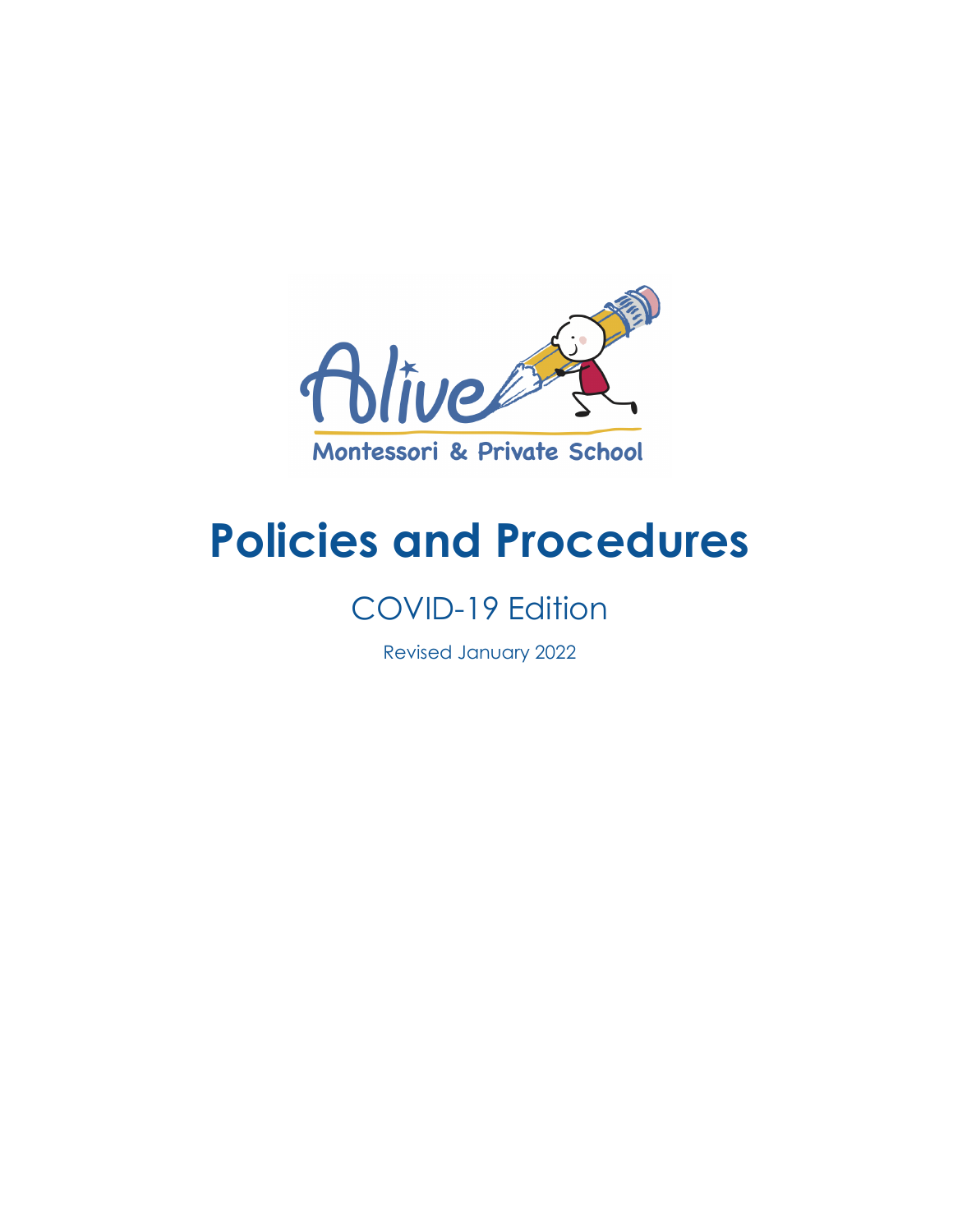## **Introduction**

Dear Parents,

As we are getting ready for the 2022-2023 school year, we would like to make sure we are all on the same page. While we know that last year has been challenging in many ways, the teachers and administration at Alive Montessori & Private School are committed to providing a quality program that is safe, educational, child friendly, and fun!

While many things will seem different with all the procedures in place for the safety of all, this will still be an environment that fosters fun and learning. It is our goal to draw out and inspire the best in our students as we provide them with opportunities to create, explore, and learn.

Our COVID-19 Policies and Procedures will lay out the changes as we enter the 2022 school year. This situation is unprecedented and is constantly evolving, so all changes included in this document will remain the "new normal" until further notice. We will make sure that all changes are realistic and feasible for staff and children by following CDC (Center for Disease Control) guidelines as well as those put forth by the Ministry of Health and Ministry of Education. Please be sure to read through this and sign and return the last page electronically.

Please feel free to contact me if you have any questions about the policies and procedures that are outlined in this document. They are in place to ensure that Alive Montessori & Private School is a safe and enjoyable place for your family.

Anna Cosslovskaya *School Principal*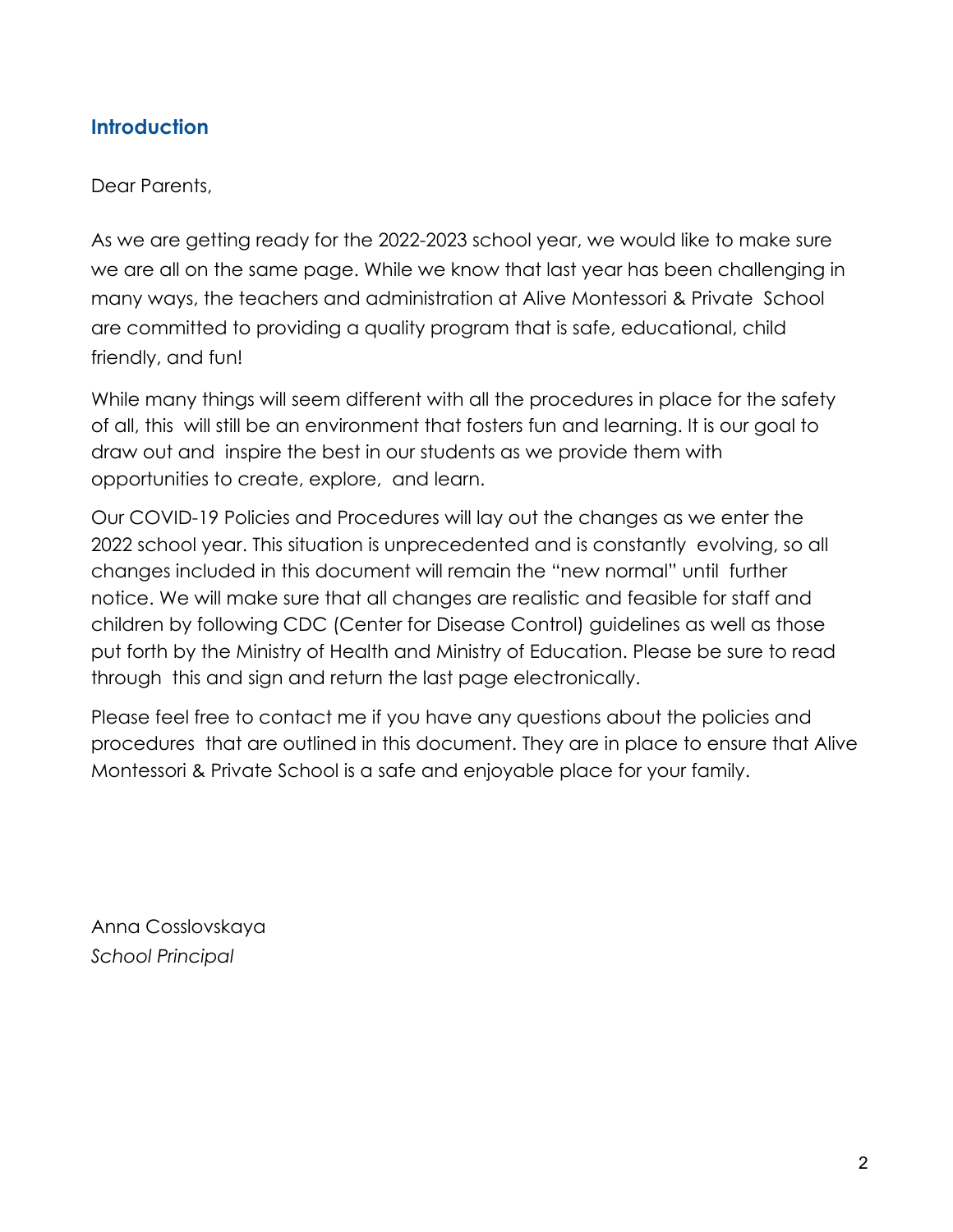#### **Enrolling Your Child**

Before enrolling any child, parents or guardians must schedule an appointment with the Director(s) for a virtual or in person tour, and the child(ren) can accompany the parents in a virtual online interview. In-person tours are held only after 4:30 pm to minimize exposure. We believe this provides both the parent and the Director the opportunity to clearly convey their expectations of Alive Montessori & Private School and go through our enrollment package one-on-one. Upon the decision to enroll your child, parents or guardians will be provided with an application, tuition, all health and emergency forms, as well as a copy of our Parent Handbook. All forms would be filled out electronically and sent through email or mailed in. In the event of a class being at its full capacity, we will place you on the waiting list for up to six months. We are sorry that we cannot always meet the needs of parents or guardians when requested, however you may call us and request a place on the list or submit an application to be placed on a waiting list. You will be called by the Director when an opening becomes available.

#### **Nondiscrimination Policy**

Admissions to Alive Montessori & Private School shall be made without regard to race, color, religious creed, ancestry, national origin, disability, age or gender.

#### **Extra Hygiene Measures and Procedures**

1. Handwashing: As soon as students arrive in the classroom, they will wash their hands properly. Hands will also be washed throughout the day and more frequently with soap and water for at least 20 seconds. Hand sanitizer will be used for our older classes when soap and water is not available. Sanitizing stations are located throughout our facility.

2. Sanitizing/Disinfecting: All hard surfaces will be wiped down throughout the day, before and after use as well as at the end of each day. Any toys that go into a child's mouth will be put into the disinfection process like usual. All surfaces and toys will be sprayed prior to leaving the room throughout the day. All sensory bins, soft toys, pillows, and dress-up clothes will be put away during this phase of opening. 3. Social distancing: Each class is considered a "cohort." Each "cohort" will social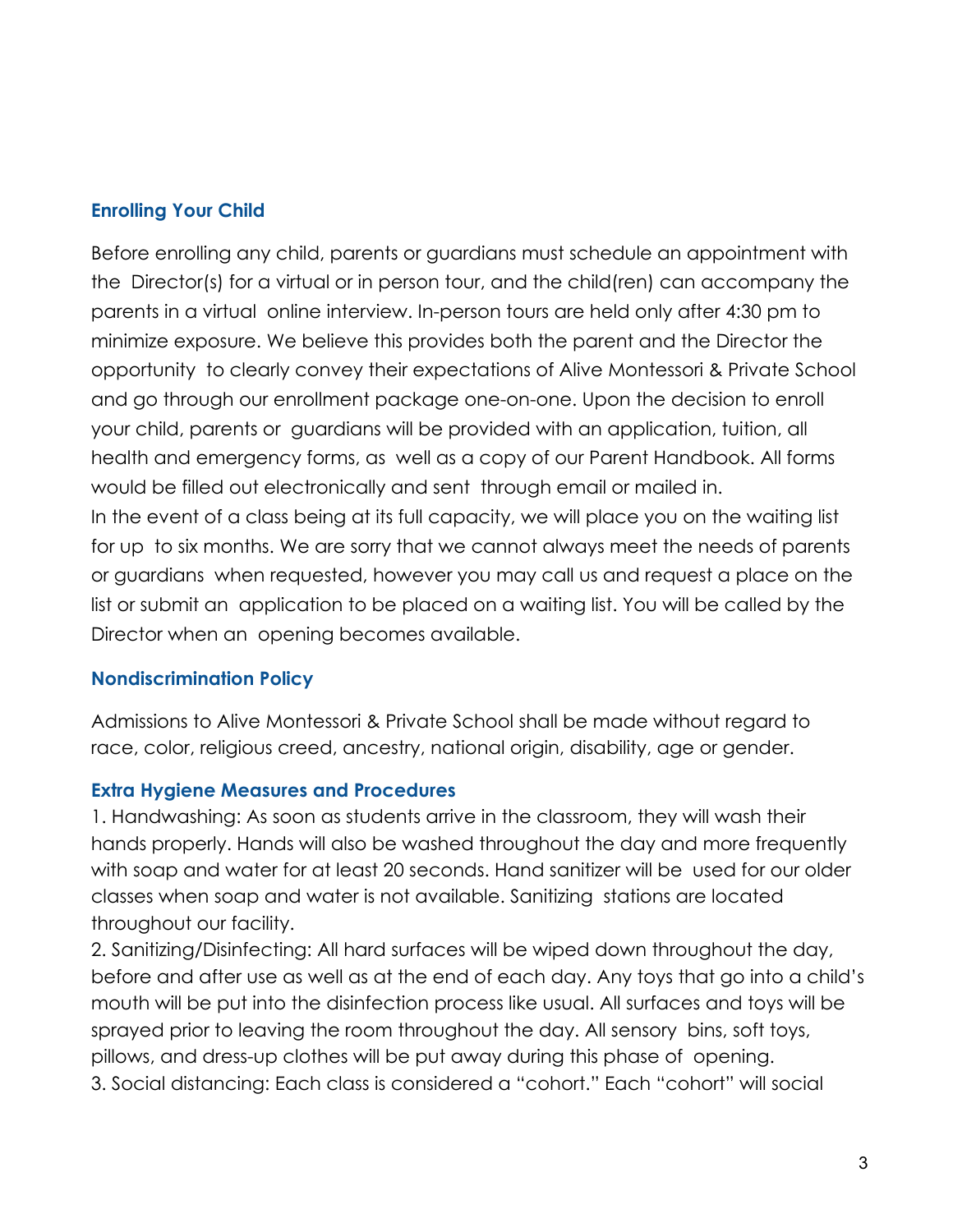distance from other "cohorts" to assure safety. Classes will not intermix and will be with the same teachers as much as possible. Walking from class to outside, or gym class social distancing is required. All staff will wear masks when not in their personal office/cubicle.

4. Inside shoe-only classroom: All children will use their inside / outside school shoes. Shoes will be placed in the hallway. Teachers will be allowed to bring in "indoor shoes" to wear in the classroom too. Since children spend time on the floor, we want it to be as clean and safe as possible.

5. Hepa Filters: All classrooms are equipped with air purifiers using medical grade HEPA filters to ensure proper air quality and reduce air contaminants.

6. Mask Use and PPE: All staff members and children Grade 1 and up must wear masks at school. Staff members are wearing high quality N-95 masks.

7. Ventilation: Classrooms are ventilated throughout the day by keeping windows open (weather permitting).

## **Inclusion Policy**

To the greatest extent possible, children with disabilities will be included in the full range of activities and services normally provided to children at our center by making necessary modifications to meet the child's special needs.

## **Fee and Payment Policy**

Alive Montessori & Private School enforces the following policies and procedures for tuition payments:

1. Part-time and Full-time tuition are deducted on the 1st of the month.

2. A \$25.00 per month late fee will be charged when a payment is declined or received after the 1st of each month.

3. There will be a \$1.00 charge per child for every five minutes elapsed after your scheduled pick-up time.

4. All tuition is due regardless of sickness (excluding COVID-19), shutdown behavioral/disciplinary removal, vacations, weather-related closings, statutory holidays and breaks (including Thanksgiving, Winter Break, snow days, Spring Break, etc..).

5. Online learning will continue at %60 percent of the normal tuition fee in case of a lock down and will be obligatory. Fees will be charged at %60 regardless of whether or not the student attends the online classes.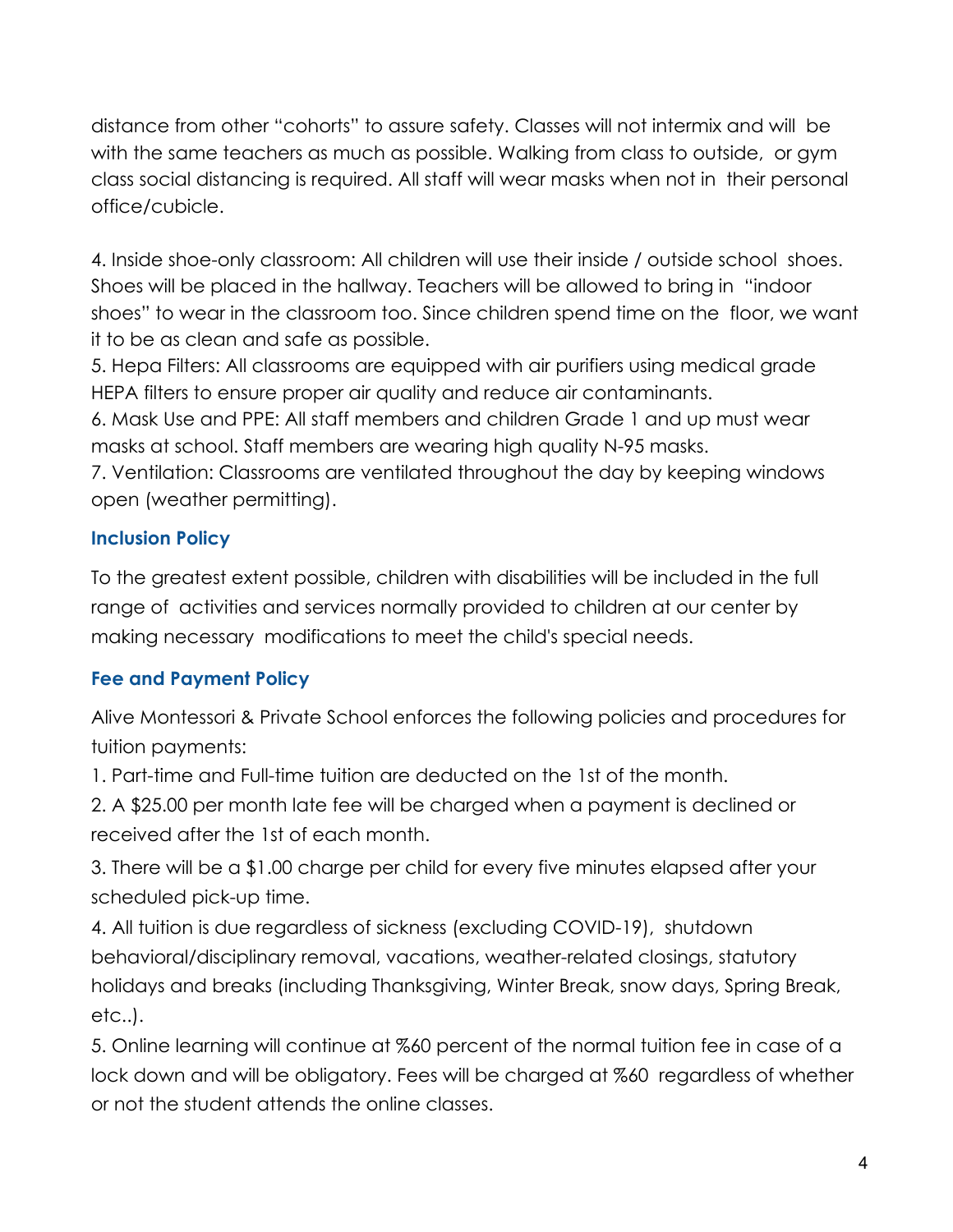6. If you need to terminate your child's enrollment or withdraw from the school, a month's written notice is to be given to the school director(s); otherwise you will continue to be charged your monthly tuition. (No reimbursement of tuition will be granted).

7. Part-time options will be available for all ages. (3 full-days, and 5 half-days).

8. To ensure your child's enrollment, parents must re-register their child(ren) for the following year.

9. Should online classes not be offered during a government shutdown, tuition fees are still due regardless. Tuition fees are charged at %60 of the normal tuition fees. 10. Please see Tuition Fees, School Contract and Parent Handbook for full terms and conditions in regards to refunds.

## **Admission/Exclusion due to symptoms of illness**

Children who are obviously ill with fever, diarrhea, vomiting, green-runny nose, puss/oozing eyes, disease or condition (i.e.- ringworm, head lice, chicken pox, measles, mumps, pink eye, fever over 100 degrees, etc.) will not be admitted to the center. An updated Toronto Public Health Questionnaire and Decision Guide will be used to screen for symptoms of Covid-19. If you have any doubts about your child's health, please call us at (416) 602-1151, or (289) 894-7323 to be sure they may attend. If your child appears to be sick or has any of the above while at school, we will notify the parent or guardian immediately, and it is necessary that the child be picked up within one hour of notification. If your child displays Covid symptoms, they must be excluded from the group and kept in the appropriate designated spot while waiting to be picked up.

If a child is showing COVID-19 symptoms (fever, cough, shortness of breath) OR if you've been in close contact with a person or child testing positive for COVID- 19, we ask you to keep your child home and follow TPH guidelines.

We ask that all parents and staff let us know of any potential exposure immediately. A potential exposure means being a household contact or having close contact within 6 feet of an individual with confirmed or suspected COVID- 19 for at least 10 minutes. The timeframe for having contact with an individual includes the period of 48 hours before the individual became symptomatic. If there is a positive case of COVID-19 in a child or an adult who has been present in the childcare center, it will be reported to Public Health and Child Care Licensing System.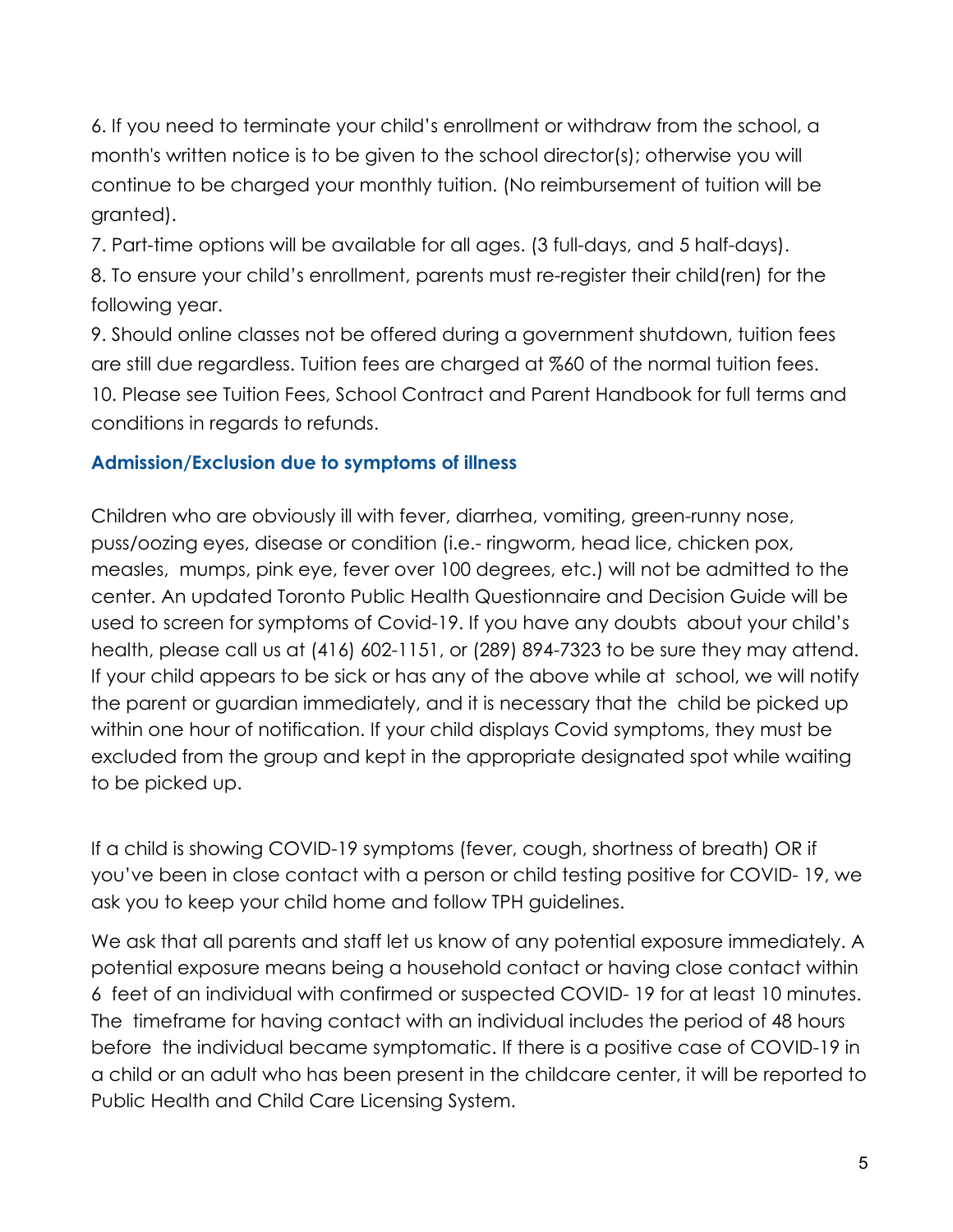#### **Administration of Medicine**

Permission for a child to be administered medicine in the school must be approved by the Physician and parent utilizing the MEDICATION ADMINISTRATION FORM. Medications for maintenance will be administered throughout the day as required. The medication must be given to the Supervisor in its original bottle, which contains the pharmacist's directions. The medication log must be signed by the parent at this time and will be kept on file. Children will be given their medication according to the prescription specifications only.

#### **When to stay home and self-isolate**

Everyone in your household must stay home and self-isolate if your child or another member of the home has:

- Symptoms of COVID-19
- A positive PCR test or
- A positive rapid antigen test.

## **How long to self-isolate**

If your child has symptom(s) they will have to self-isolate for:

**5 days:** If the child is 12 years of age and older and fully vaccinated; or 11 years or younger regardless of vaccination status

**10 days:** If the child is 12 years or older and not fully vaccinated; or immune compromised.

All household members must self-isolate for the same amount of time as your child. This includes siblings. For more information about self-isolation, please review the screening questionnaire on the City of Toronto website.

## **Returning to Child Care**

Your child can return to child care when symptoms are improving for at least 24 hours (or 48 hours if nausea/vomiting/diarrhea) and: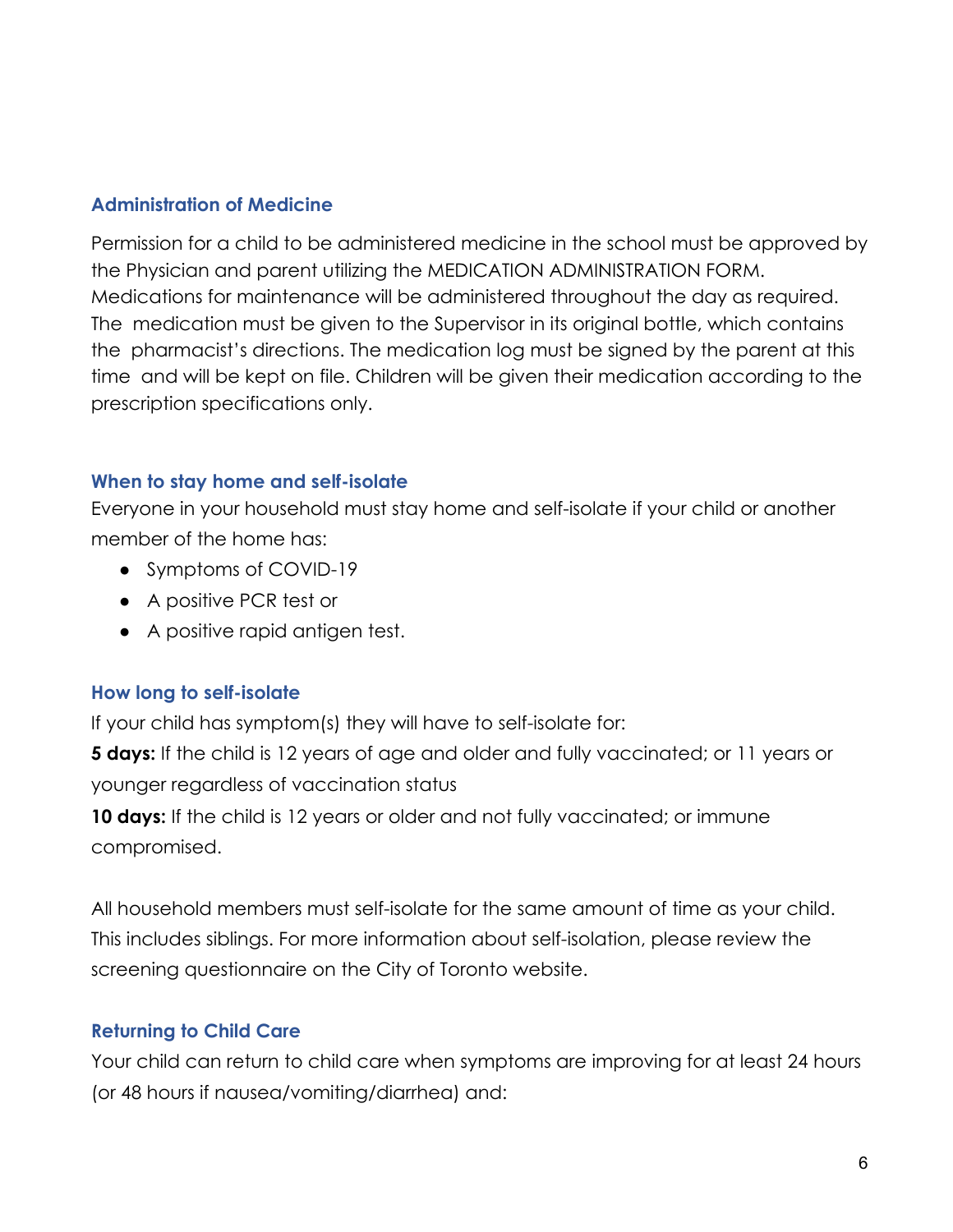- Your child has completed the required self-isolation time, OR
- Your child has a negative PCR test, OR
- Your child has two negative rapid antigen tests 24 to 48 hours apart

## **Personal Belongings**

While in this phase of operation, children may not bring in any personal belongings aside from what is approved. No toys or personal items from home will be permitted at this time. Extra clothes in sealed Ziploc bags. Bedding will be sent home WEEKLY and it is **mandatory** that bedding be laundered on a weekly basis.

## **Arrival and Departure Procedures**

Our facility is operational from 8:00am – 6:00 pm, Monday through Friday. While operating in this phase, drop-off times will be staggered. You will be given a time between 8:30 am - 9 am to drop off. All children must be dropped off by 9 am sharp outside of the center at the drop off area (South Door). Parents cannot go inside the center. If you see another family being checked in, please be patient during this time.

## **Drop-Off Procedures**

A designated staff member will be at the South Door entrance to screen your child. You must show your Screening Passport to the designated staff member and put it back into your child's backpack. Your child will get their temperature checked. If it is below 100F, your child may come inside. Please keep 2 meters distance with other parents. All parents/guardians must wear masks at drop off time, including outdoors. We ask that the designated drop-off and pick up person not be a "vulnerable" person (older person such as grandparent or person with a serious underlying medical condition).

## **Pick-Up Procedures**

Pick-up time is at 1 pm (part-time) or 4 pm (full-time). Please abide by the pick-up time. If you see another family being helped, please be patient until it is your turn and maintain social distance. We recommend arriving 10-15 minutes earlier to avoid a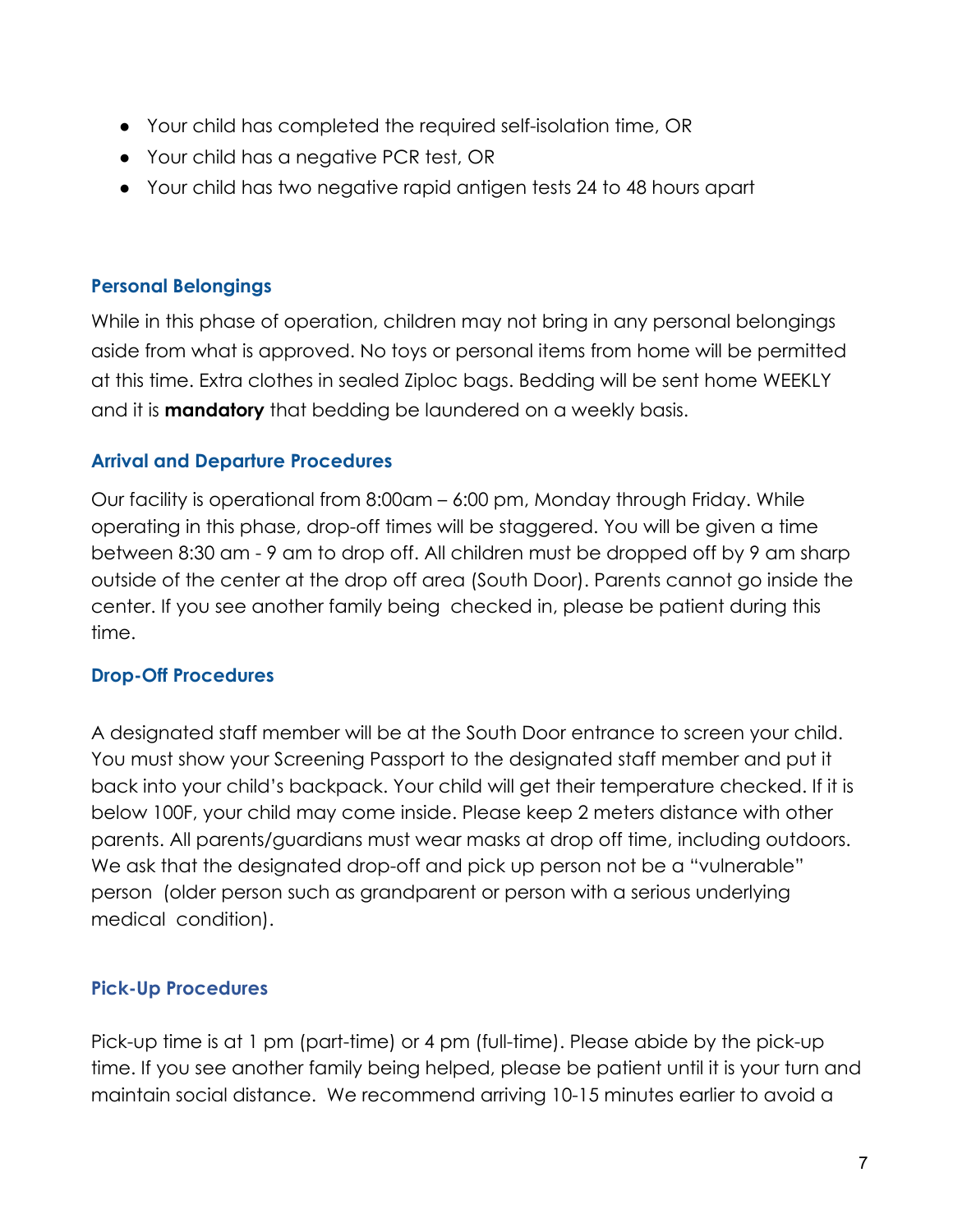line up. Please come up to the South door entrance, ring the school bell and wait for a designated staff member to bring your child to you. Parents must be wearing a mask outdoors while waiting to pick up their child.

#### **Visitors**

Only essential visitors are allowed to enter the school at this time. IU instructors (special needs instructors) and occasional/supply teachers will be permitted if they pass screening procedures and follow protocol. Non-essential visitors must show a valid proof of vaccination and a piece of ID.

#### **Field Trips/Special Events**

We will be following Toronto Public Health guidelines and assessing on a monthly basis to see if a field trip can occur based on the restrictions.

#### **Parties and Celebrations**

If you wish to celebrate your child's birthday at Alive Montessori & Private School please check with your child's teacher at least one week in advance with what your plans will be for that celebration and if there are any allergies. Children may only distribute pre-packaged treats as opposed to homemade. All birthday treats must be nut-free and from this approved list: mini-cupcakes, munchkins/donut holes, mini-muffins, ice pops, cake, juice boxes. You may also bring lootbags for the children with allergy free pre-packaged treats.

#### **Food**

- A. All food will be in sealed containers prepared by parents, reflecting our allergy list. For children on the catering program, food is brought externally and is distributed at school in a clean environment.
- B. Food Allergy: **We are a nut-free facility**, so please do not provide lunches that contain peanuts. If your child has an allergy to any foods, please be sure that it has been indicated in your child's paperwork and put in writing. This should be given to the teacher AND director. All allergies will be posted in the classroom.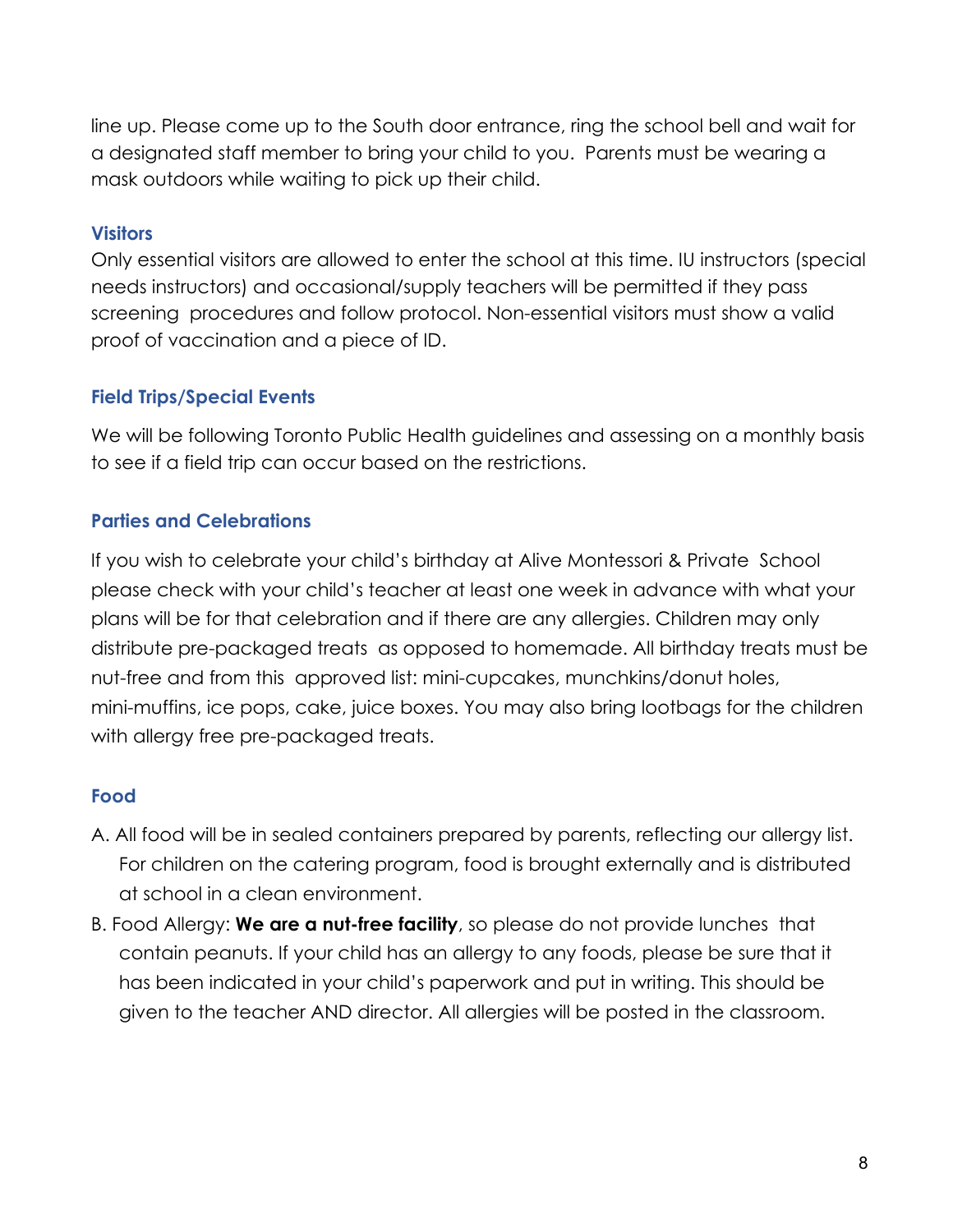#### **Personal Protective Equipment Policy**

All individuals entering the child care centre must be screened and wear appropriate PPE. All staff/visitors must wear eye protective equipment and non-medical masks when inside and non-medical masks outside. Children grade 1 and up must wear a non-medical mask. Children below grade 1 are encouraged to wear a non medical mask. Children under age 2, people who have a health condition that makes it difficult to wear a mask & people who are unable to put on or remove a mask without help do not have to wear a mask. For medical exempt individuals, a note must be shown as proof.

#### **Health Screening Policy**

In order to help reduce the risk of respiratory infections (including COVID-19), health screening is an essential step.

This procedure applies to all employees, students, parents and any other person entering Alive Montessori & Private School. Everyone must be screened prior to entering the child care centre.

## **Set Up of the Screening Area**

Prior to health screening at your location, set up is required, please complete the following:

• Assign a designated screening staff, who will be responsible to implement the screening protocol.

- Place a table at the South door area (main entrance) containing sanitizer, thermometer, and screening questions.
- Only ONE entrance/exit is to be used (South door), to ensure that each person is screened.
- Maintain a minimum of 2 metres distance between staff conducting screening and the person being screened.
- Place a front entrance signage identifying the screening process outside and directly inside the child care centre doors.
- Ensure that surgical masks are worn anytime you are working in the screening area.
- Provide visual guides to assist with physical distancing (e.g., pylons) for anyone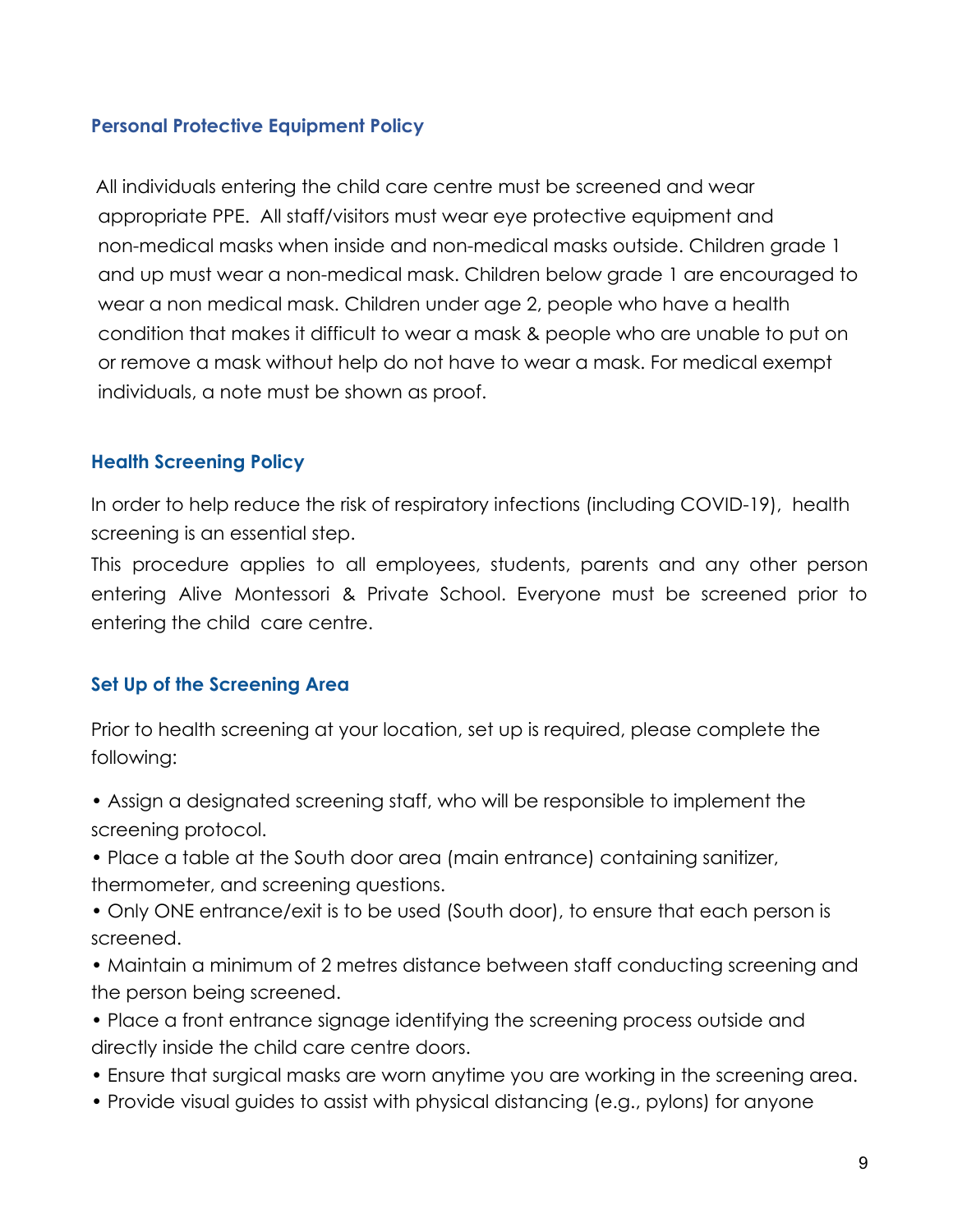waiting outside in the screening area or waiting to be screened prior to entering into the child care centre.

• Hand sanitizer must be visible to staff/clients entering the building and they are asked to hand sanitize prior to entering the building.

• Designated screening staff must follow the screening checklist for each person and record the outcome (pass or fail).

• Ensure the screening area is disinfected regularly throughout screening and the day.

## **Screening Procedure for Staff**

All staff members must be screened prior to coming to work each day.

• For staff, an individual health assessment must start at home.

• Check your temperature and answer the Covid-19 screening questions located at the Front door entrance prior to attending work/placement.

• If you answer yes to any of the Covid-19 screening questions or have temperature above 37.8 degree Celsius, do not go to work and contact the centre supervisor.

• Staff are not permitted past the health screening line (South entrance) until they have been cleared to enter the childcare centre.

• Staff should continue to self-monitor themselves and monitor children in care throughout the shift. Any symptoms must immediately be reported to the centre supervisor.

• Staff must complete hand hygiene and have appropriate PPE on before entering the centre.

• Health screening staff must wear appropriate PPE at all times including: Masks and other PPE.

• Refer to Protective Personal Equipment Policy for further information on required PPE.

•Indoor mask use is MANDATORY for all staff members.

## **Screening Procedure for Parents**

● Health screening questions are for the parent/guardian to answer on their child's behalf.

● During drop-off period and during the pick-up period, the parent will wait to drop-off or pick up their child at the South door screening area.

● Parent and guardians will be required to maintain physical distancing, when waiting to pick up their child.

● Parents are required to wear a non medical mask when picking up or dropping off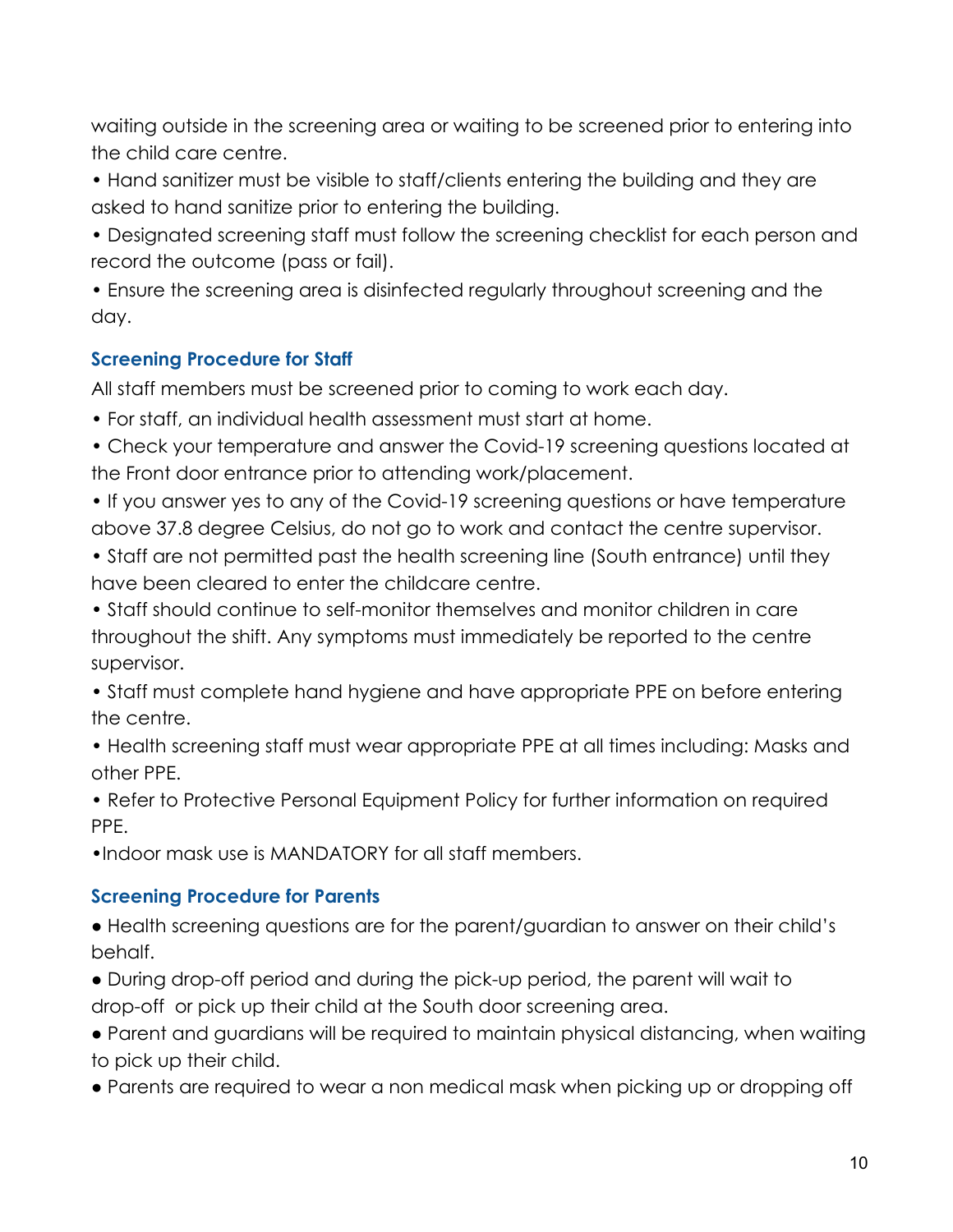their child.

● A designated staff member will be responsible to ensure that the parents are standing at the correct marked spot to keep at least 2 meters apart between each other.

● Only the children and staff will have their temperature taken, not parents/guardians.

● Parents/guardians are **not** permitted into child care centre at this time.

## **Screening Procedure for Children**

● During the drop-off period, all parents are given a specific staggered drop off time from 8:30 am-9:00 am.

- The parent/ guardian will line up in the South door screening area to drop-off their child, while maintaining social distance with other parents/guardians.
- Parents will fill out the Covid-19 questions on behalf of their child (at home) and bring the filled out questionnaire (passport) to the designated staff member upon drop-off.
- ●Screening passports will be kept in the child's backpack and checked upon arrival.
- Upon checking the Covid passport, the designated staff member will check the temperature.
- If the parent answers "NO" to all of the screening questions and the child has a fever of less than 37.8 degree Celsius, the child will be accompanied into the center by a designated staff member.
- Only the children and staff will have their temperature taken, not parents/guardians as they are not permitted into the child care center.

● During the pick-up period, children will be accompanied to the door and handed over to their parent/guardian, while maintaining social distancing at all times.

## **Screening Procedures for Other Visitors**

- All other visitors must be screened prior to entering the child care centre.
- Visitors must wait in the screening area at the South entrance.
- Visitors will be required to answer the screening questions and have their temperature taken before entering the child care centre.

• If the visitor has a temperature of less than 37.8 degree Celsius and has answered "NO" to all Covid-19 screening questions, he/she may proceed into the centre while ensuring physical distancing at all times.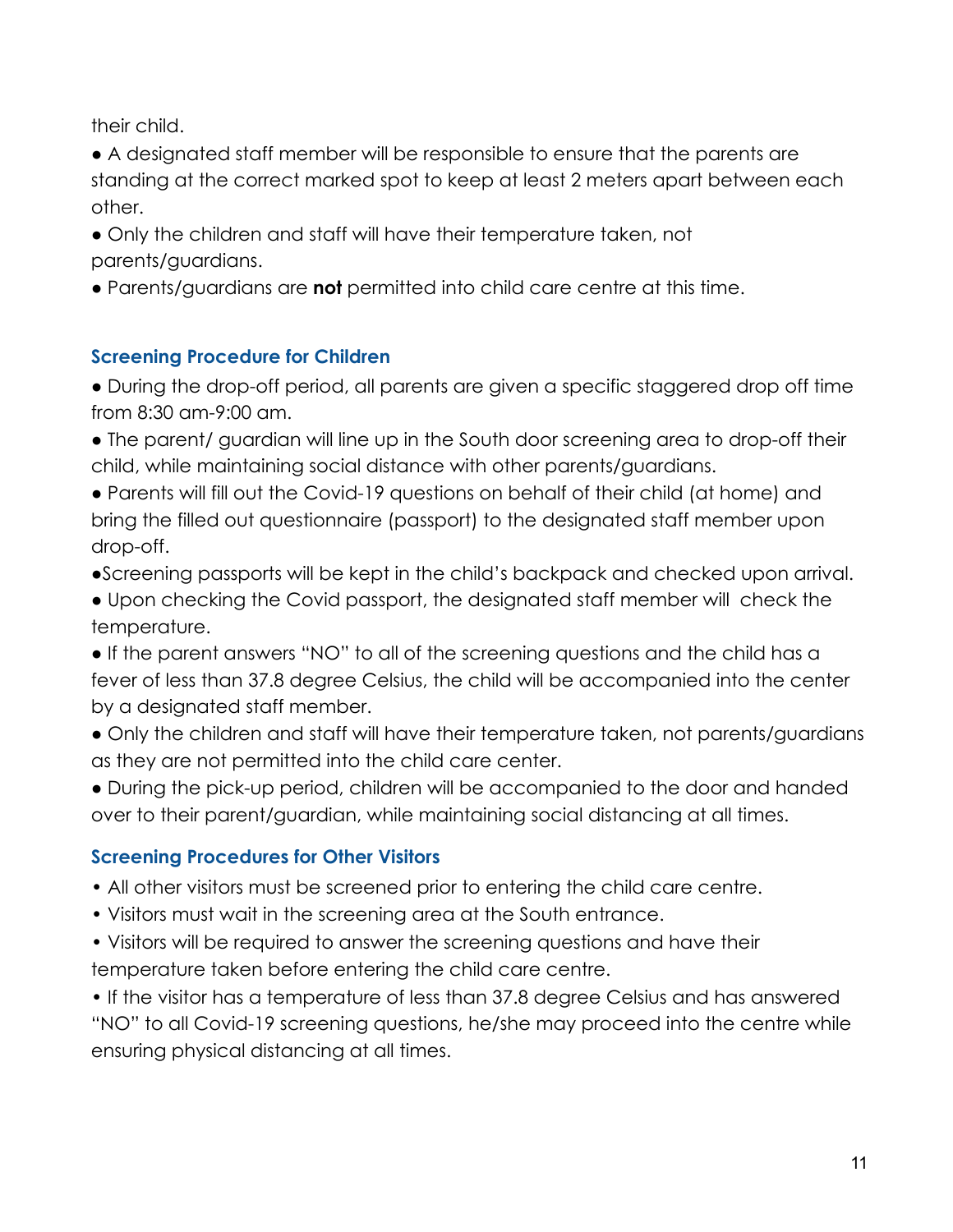## **Screening Protocol**

- Greet everyone into the child care centre with a friendly, calm manner.
- Take the temperature, record, and complete hand hygiene (hand washing or hand sanitizer).
- Disinfect the thermometer and wait for the appropriate contact time.

#### **How to Respond**

● If any individual answers NO to all questions, and does not have a fever (37.8 degrees C and above), they have passed the screening and can enter the building: "Thank you for your patience. Your child is cleared to enter the child care centre".

● If the individual answers YES to any of the screening questions, refuses to answer, and/or has a fever (37.8 degrees Celsius and above), they have failed the screening and cannot enter the building.

o "Thank you for your patience. Unfortunately based on these answers, I'm not able to let you enter the child care centre. Please review the self-assessment tool on the Ministry of Health website or the Toronto Public Health website to determine if further care is required".

○ If response is a Children's Services staff member, the Supervisor will be notified and will follow up later in the day

○ Ensure that door handles, and any other surfaces the individual has touched are disinfected immediately.

## **Environmental Cleaning and Disinfecting Policy and Procedures**

## **Policy Statement**

Alive Montessori & Private School (AMPS) is committed to providing a safe and healthy environment for children, families and employees. AMPS will take every reasonable precaution to prevent the risk of communicable diseases within our location.

## **Purpose**

To ensure that all employees are aware of, and adhere to, the directive established by Toronto Public Health (TPH), and AMPS regarding cleaning and disinfecting in early learning and child care centres.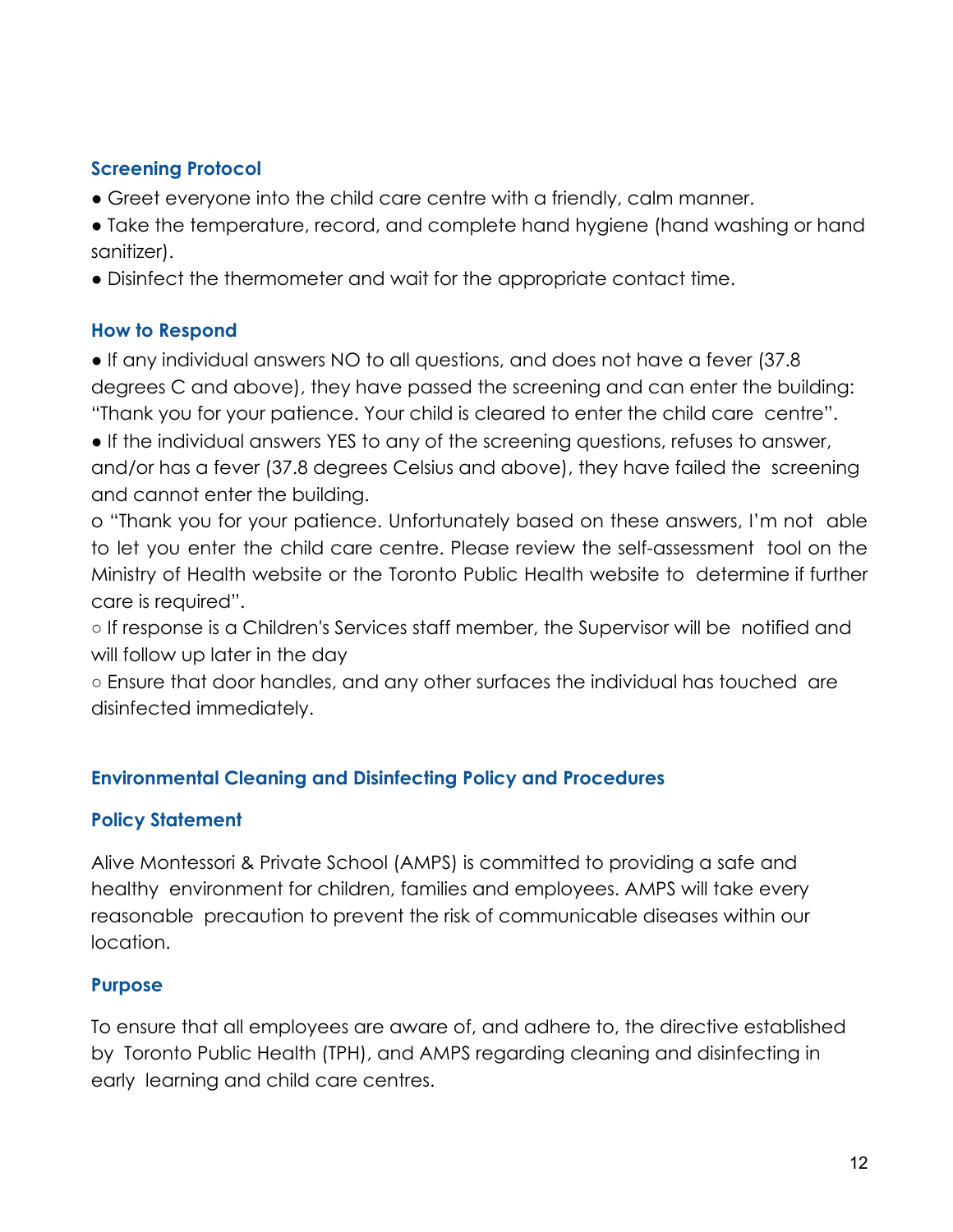## **Applies to**

This policy applies to all employees, students, and any other persons engaged in business with AMPS.

## **Definitions**

**Cleaning:** refers to the physical removal of foreign material (i.e. dust, soil) and organic material (i.e. blood, secretions, microorganisms). Cleaning removes, rather than kills microorganisms. You require warm water, detergent and mechanical action (i.e. wiping) to clean surfaces. Rinse with clean water after to ensure detergent film is removed.

**Disinfecting:** describes a process completed after cleaning in which a chemical solution is used to kill most disease-causing microorganisms. In order to be effective disinfectants must be left on a surface for a period of time (contact time). Contact times are generally prescribed by the product manufacturer. Any items children may come into contact with, requires a final rinse after the required contact time is observed.

## **Procedures**

All products including cleaning agents and disinfectants must be out of reach of children, and labeled in the caretakers room.

## **Cleaning:**

- Use detergent and water to clean visibly soiled surfaces
- Rinse surface with clean water (warm to tepid temperature preferred) to ensure detergent is removed
- Let the surface dry

## **Disinfecting:**

Sodium hypochlorite (bleach) is a cleaner approved by TPH for use in our child care centers as disinfectant.

- Put on gloves and mask.
- Spray or wipe on disinfecting solution with bleach and leave the solution on the surface for the appropriate disinfectant contact time (1 or 5 minutes). Ensure spray setting is on stream not mist.
- Let the surface dry.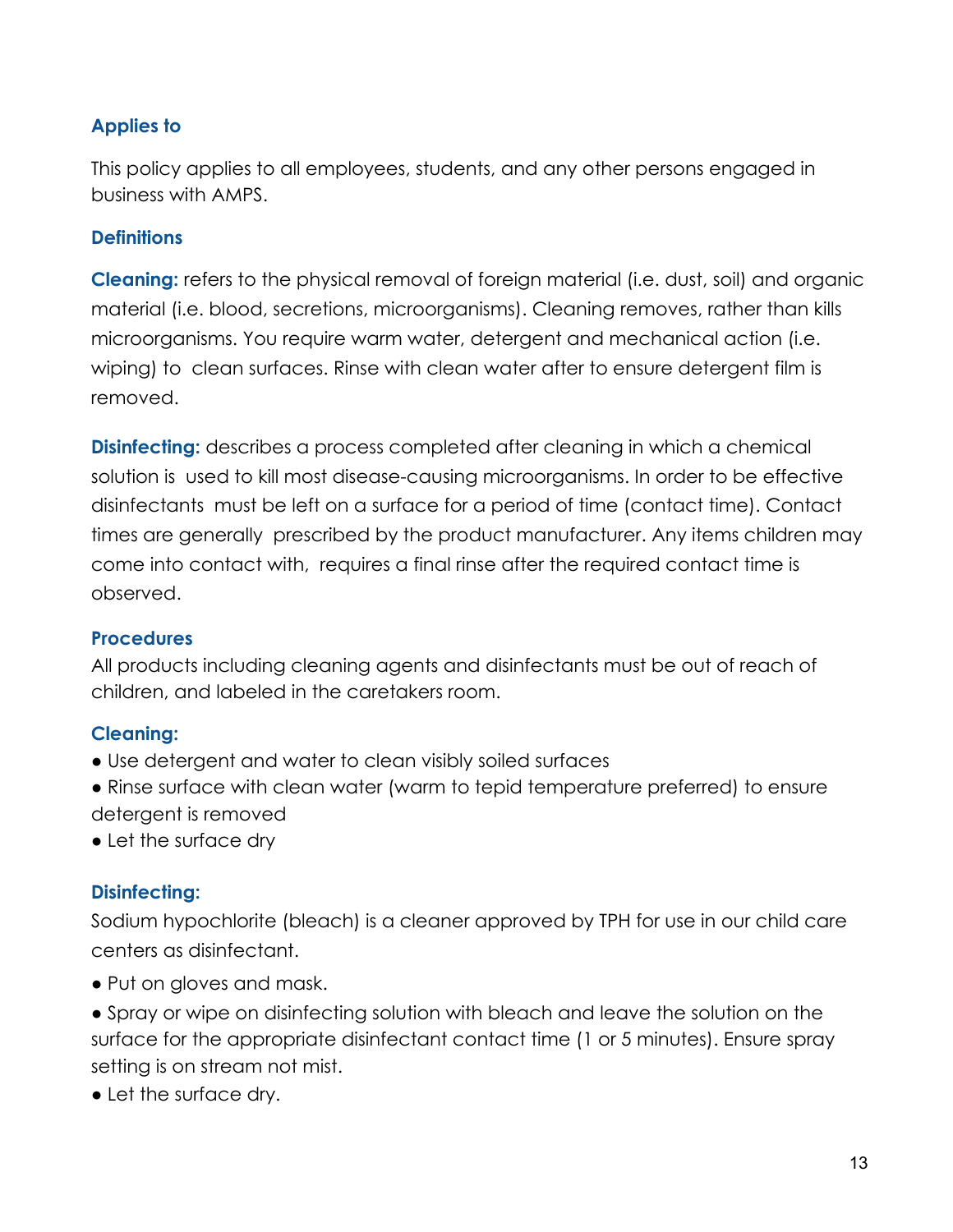- Once the disinfecting contact time has elapsed, the surface has now been disinfected and is ready for use.
- If the surface continues to be wet after the disinfecting contact time has elapsed, you may wipe it dry with a paper towel or a dry clean cloth.

## **Disinfecting classroom food surfaces (i.e. lunch tables, highchair tray):**

- Put on gloves and mask (if employee has scent sensitives).
- Spray or wipe disinfecting solution and leave the solution on the surface for the appropriate disinfecting contact time (1 or 5 minutes). Ensure spray setting is on stream not mist.
- Any surface children may come in contact with requires a final rinse with a single use paper towel (i.e. lunch tables, floor, toy shelves).
- Once the disinfecting contact time has elapsed, rinse/wipe the surface with clean water.
- If the surface continues to be wet after the disinfecting contact time has elapsed, you may wipe it dry with paper towel or a dry clean cloth.

## **Cleaning and Disinfection frequency requirements:**

## **Clean and disinfect upon ENTRY to child care (for staff):**

● Any hard surfaces such as water bottles, travel mugs, cell phones, lunch containers.

## **Clean and disinfect upon children's ENTRY to child care:**

● Any hard surfaces such as water bottles, containers, etc.

## **Clean and disinfect frequencies for other surfaces and items:**

Cleaning and disinfecting routines must be increased as the risk of environmental contamination is higher:

- Tables and countertops: used for food preparation and food service must be cleaned and disinfected before and after each use
- Spills must be cleaned and disinfected immediately
- Handwash sinks: staff and children washroom areas must be cleaned and disinfected at least two times per day and as often as necessary (e.g., when visibly dirty or contaminated with body fluids).
- Floors: cleaning and disinfecting must be performed as required, i.e., when spills occur, and throughout the day when rooms are available, i.e., during outdoor play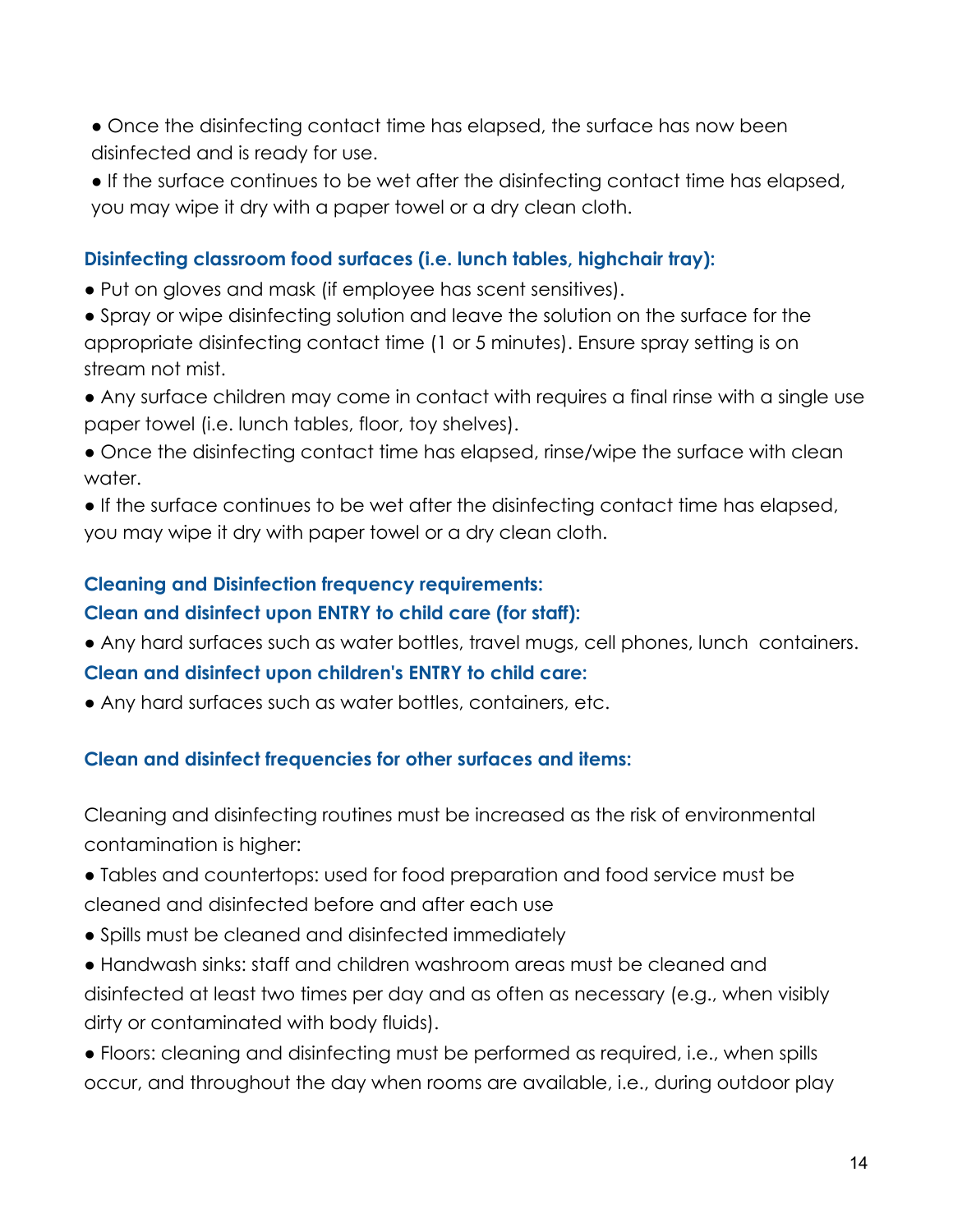● Floor Mats: cleaning and disinfecting must be performed throughout the day, and at a minimum of twice daily

● Outdoor play equipment: must be disinfected before each group uses it, and additionally as required (e.g., visibly dirty). Any outdoor play equipment that is used must be easy to clean and disinfect.

● High-touch surfaces: any surfaces at your location that has frequent contact with hands (e.g., light switches, shelving, containers, hand rails, door knobs, sinks toilets etc.) These surfaces should be cleaned at least twice per day and as often as necessary (e.g., when visibly dirty or contaminated with body fluids)

● Other shared items: e.g., phones, IPADs, IPODs, attendance binders etc., these must be disinfected between users.

## **Clean and disinfect daily:**

● Low-touch surfaces (any surfaces at your location that has minimal contact with hands), must be cleaned and disinfected daily (e.g. Window ledges, doors, sides of furnishings etc.)

## **Clean/Disinfect as Required**

Blood/Bodily Fluid Spills**:** Using the steps below, the surface should be cleaned first then disinfected:

- 1. Isolate the area around the spill so that no other objects/humans can be contaminated
- 2. Gather all supplies, perform hand hygiene, then put on single-use gloves
- 3. Scoop up the fluid with disposable paper towels (check the surrounding area for splash/splatter) and dispose of in separate garbage bag
- 4. Clean the spill area with detergent, warm water and single-use towels
- 5. Rinse to remove detergent residue with clean water and single-use towel
- 6. Discard used paper towels and gloves immediately in a tied plastic bag

7. Spray Fantastik 650ml Original All Purpose Disinfectant Cleaner in and around the spill area and allow the appropriate 1 minute disinfecting contact time

- 8. A final rinse is required if children come into contact with the area
- 9. Remove gloves as directed and discard them immediately

10. Perform hand hygiene as directed

## **Cots**

- Cots must be labelled and assigned/designated to a single child per use
- Cots must be cleaned and disinfected before being assigned to a child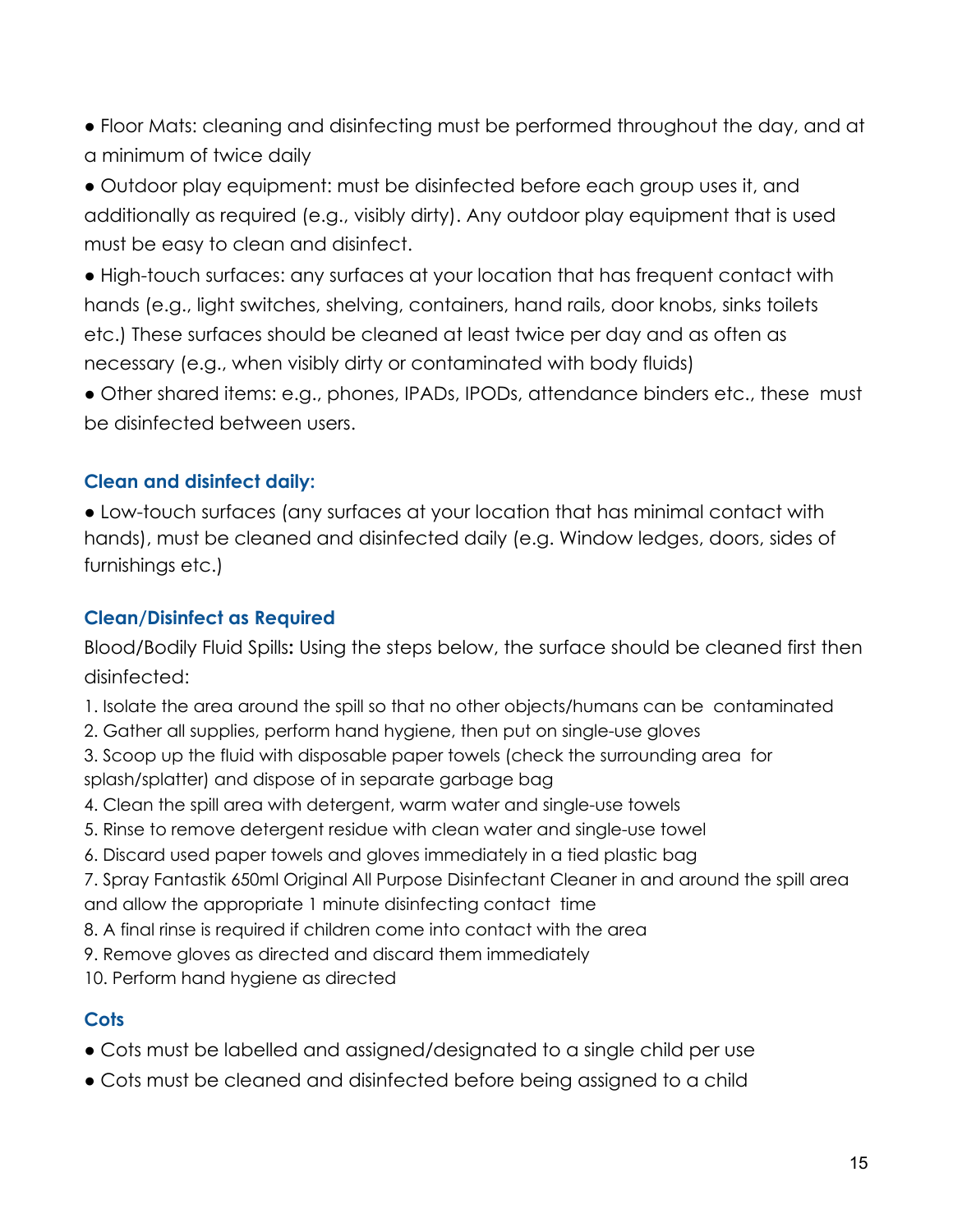- Cots must be stored in a manner which there is no contact with the sleeping surface of another cot
- Bedding must be laundered daily on the "hot" setting, and when soiled or wet

## **Additional Infection Prevention and Control Practices**

- Staff can identify personal child care clothing the child wears at daycare and go home / outer clothing that is kept in a bag on a hook
- For Toy Cleaning and Disinfecting, please refer to the Toy Washing document

## **Policy and Procedure Review**

This policy and procedure will be reviewed and signed off by all employees and parents/guardians prior to commencing employment/placement in a Alive centre and annually thereafter and at any time where a change is made.

## **Toy Disinfecting Procedures**

The disinfection of toys is vital to ensuring the health and safety of children as it reduces and mitigates the potential spread of germs and viruses among children and those who may come into contact with them.

All toys that are plush must be removed and not used in play, these include stuffed animals, hand puppets, cloth toys etc. In addition, all sensory play is suspended, this includes (playdough and slime). All porous toys or materials that cannot be effectively cleaned and disinfected must be removed and not used in play.

## **Toy Washing Procedures - Cleaning and Disinfection using a Mechanical Dishwasher**

It is recommended that the dishwasher by used for toy washing whenever possible:

- The rinse cycle must meet a minimum of 82 degrees Celsius
- Only use the dishwasher in the kitchen when it is not being use for any other purposes (i.e. washing dishes, food preparation, serving)
- Toys are placed evenly on the dishwashing racks and are an appropriate size to ensure they will not fall into the basin.
- Toys are removed carefully once the wash cycle is complete as they may be hot or contain hot water.
- Toys are air dried in a designated area that is separate from bathrooms or change tables and protected from sources of contamination.
- The kitchen is clean and tidy when you have completed toy washing.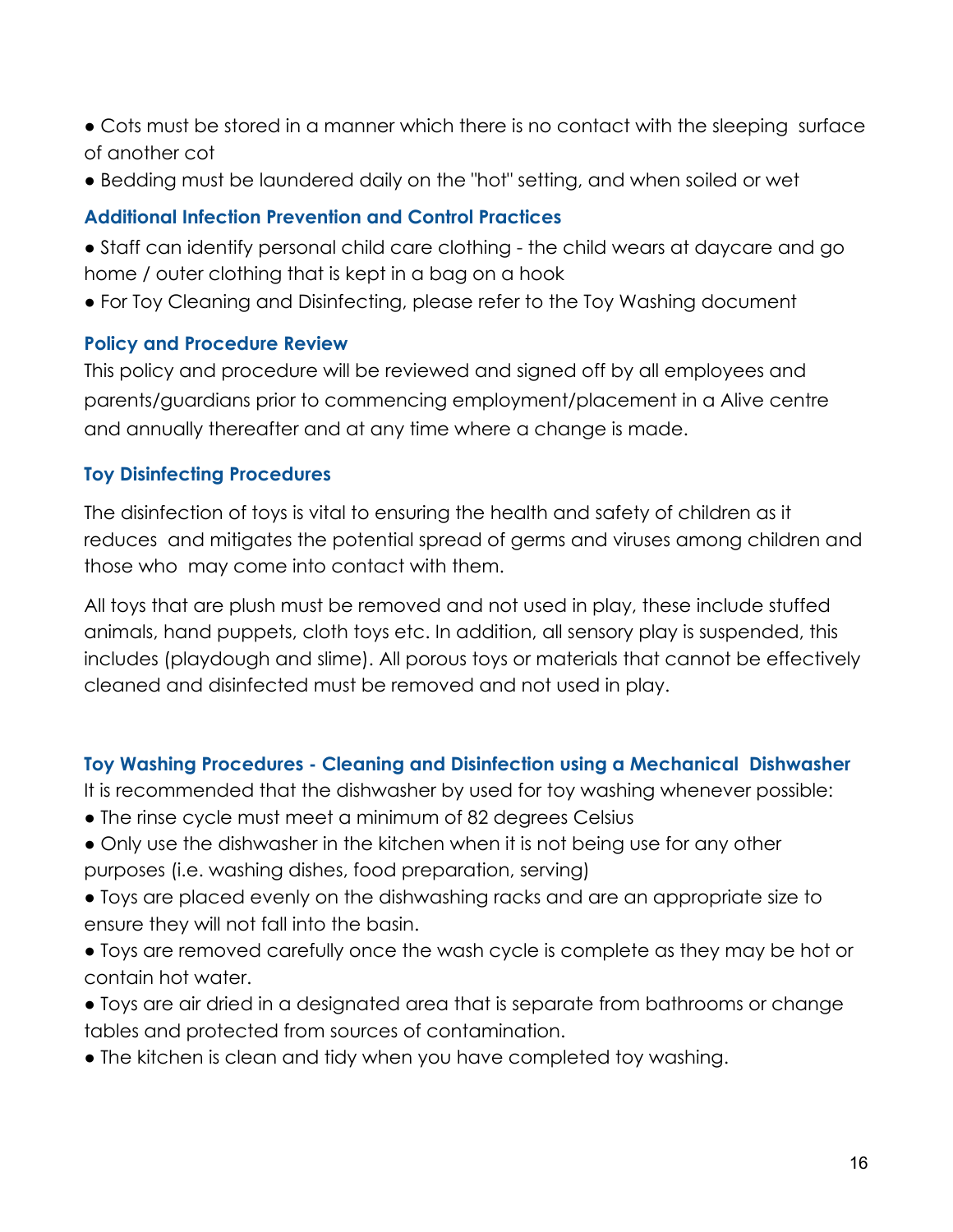## **Toy Washing Procedures - Manual Cleaning and Disinfecting**

## **4Bin - 5 Step Method for Disinfecting Toys using DIN number Disinfectant (5 min contact time)**

To ensure consistent and proper dilution DIN number Disinfectant staff are assigned to mixing the solution. Small toys that can be immersed in water should use the 4 Bin- 5 Step method for washing.

Please follow these steps:

- 1. Sink/Bin wash with soap and warm water to clean visible dirt.
- 2. Sink/Bin rinse soap off with clean water.
- 3. Sink/Bin soak in DIN number Disinfectant.
- 4. Sink/Bin rinse using clean water.
- 5. Air dry toys by placing them on a Drying Tray.

## **Toy Washing Procedures - Cleaning and Disinfecting Large Toys/Equipment In Place using DIN number Disinfectant Spray and Wipes (1 minute contact time)**

Large toys and wooden toys cannot be immersed in a disinfectant solution should use this method for washing.

Please follow these steps:

- 1. Clean with soap and water using a cloth.
- 2. Wipe with a clean wet cloth to rinse.

3. Disinfect by spraying DIN number Disinfectant (1 minute contact time). Do not spray products on toys and surfaces when children or other staff are nearby.

4. A final rinse is required using a single-use wet paper towel.

5. Allow toys to air dry.

#### **Tips & Reminders**

● Fill the bucket only to a level that is comfortable for transporting to the area you use for toy washing - a trolley can also be used to assist with transporting.

#### **Frequencies and Toy Cleaning Schedules**

● Toy cleaning schedules will be posted in each area and updated daily by the staff person responsible for the area.

● Toys, including large toys, cot equipment and high touch items will be cleaned and disinfected at least two times per day and as often as necessary i.e. when toys/tems are visibly soiled.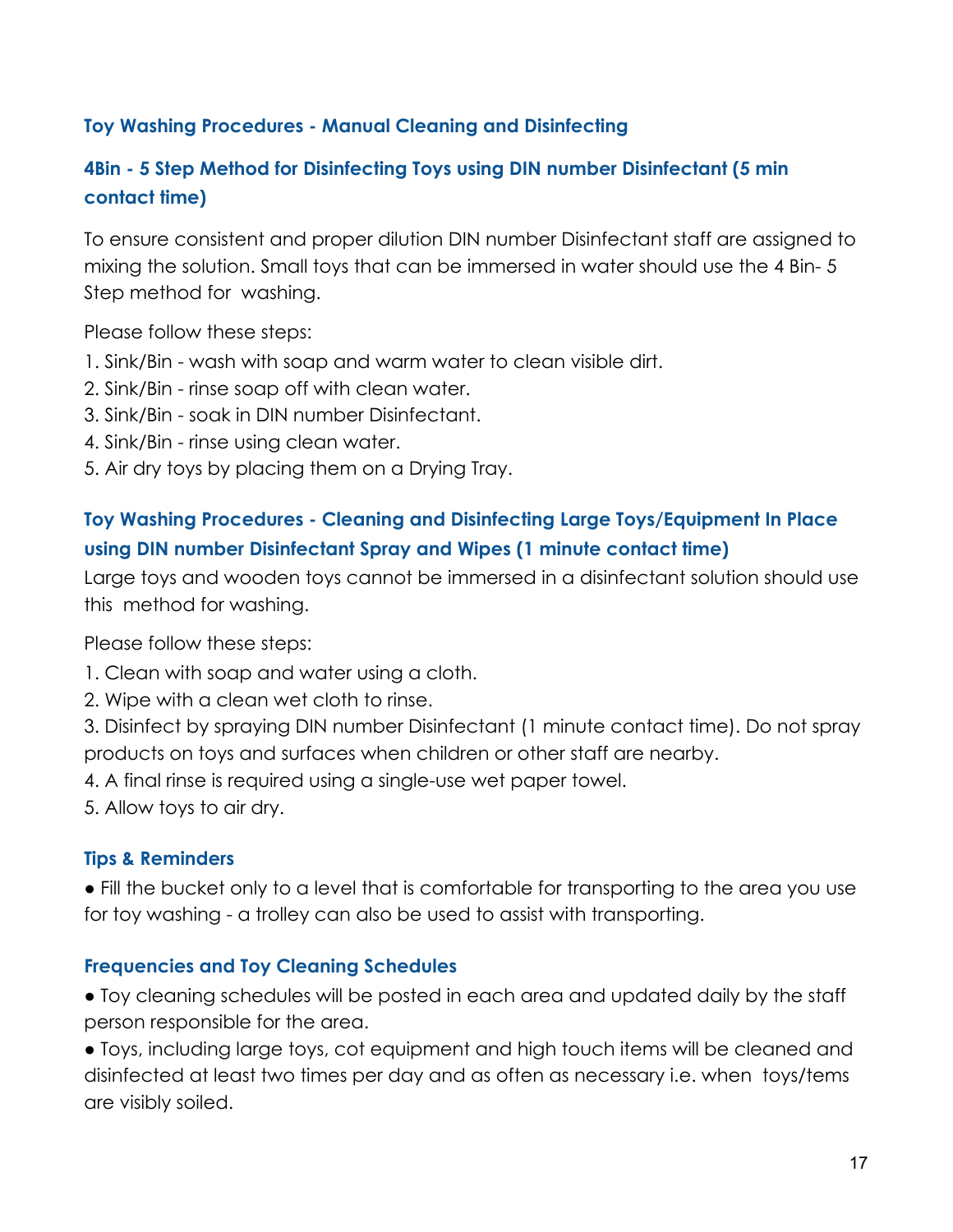● Toys and items such as electronic devices should be cleaned and disinfected between users prior to redistributing.

## **Handling used toys**

● Toys that have become visibly dirty should be taken out of circulation immediately and cleaned and disinfected immediately. Toys that cannot be cleaned and disinfected immediately should be placed in a designated dirty toy bin. The bin should be clearly labelled and inaccessible to children.

## **Exclusion of Sick Children Policy and Procedures**

## **Policy Statement**

Alive Montessori is committed to providing a safe and healthy environment for children, families and employees. Alive Montessori will take every reasonable precaution to prevent the risk of communicable diseases on our premises.

#### **Purpose**

To ensure that all employees are aware of and adhere to the directive established by Toronto Public Health (TPH), and Children's Services regarding the exclusion of sick children in Alive Montessori School.

## **Application**

This policy applies to all employees, students, community members and any other persons engaged in business with Alive Montessori.

## **Procedures**

As required by the Child Care and Early Years Act, Alive Montessori must separate children of ill health and contact parents/guardians to take the child home. When children are ill and/or exhibit COVID-19 related symptoms, child care employees will ensure the following:

● Ill children will be separated from all other children to the designated exclusion room, and will be supervised and monitored by a staff member until they are picked up from care by a parent / guardian.

● Symptoms of illness will be recorded in the child's daily record and in a daily log as per the CCEYA.

● The parent/guardian of the ill child will be notified of the child's symptoms and of the need to pick the child up immediately: or

● If it appears that the child requires immediate medical attention, the child will be taken to the hospital by ambulance and examined by a legally qualified medical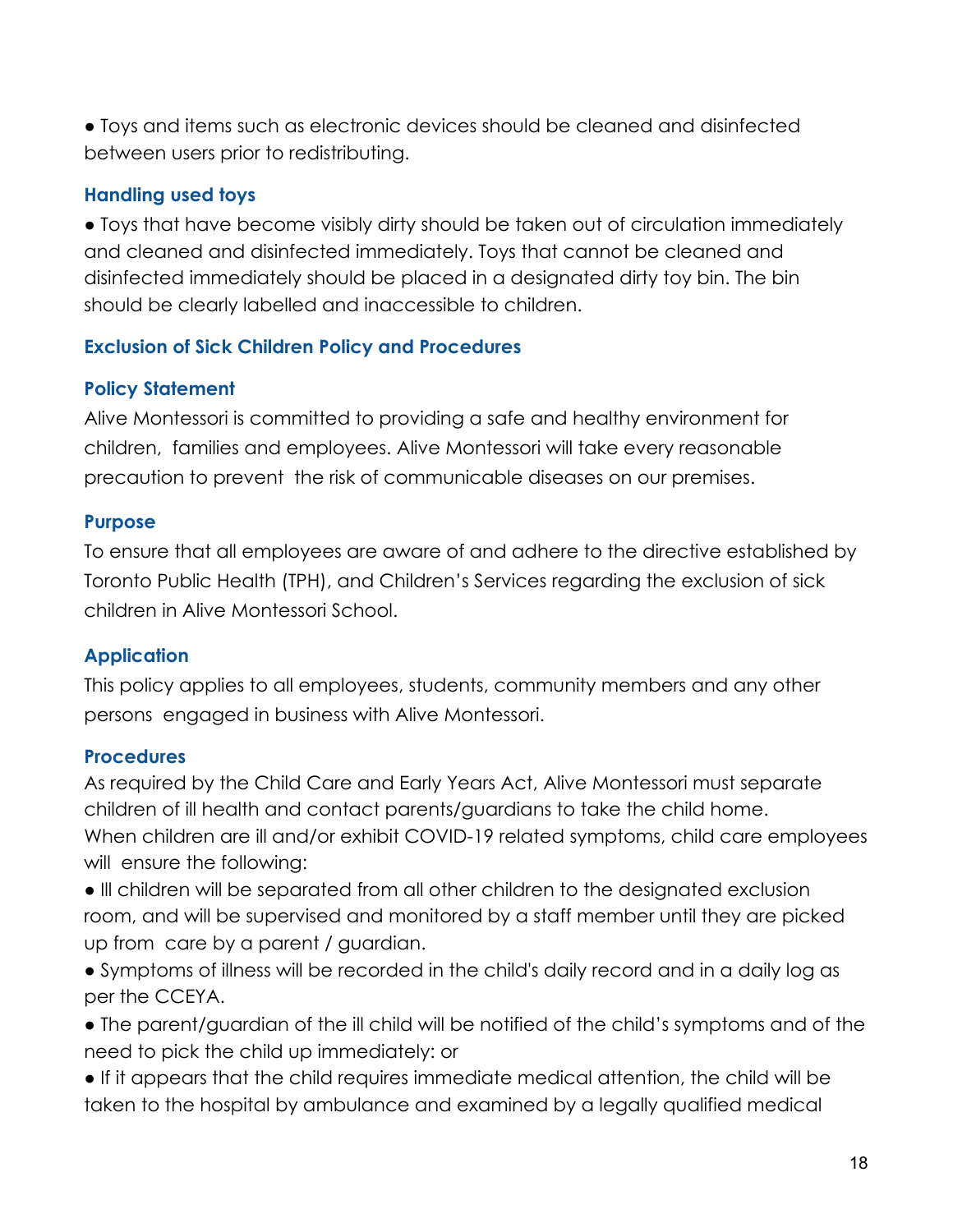practitioner or a registered nurse.

If you suspect a child has symptoms of a reportable communicable disease please report these immediately to TPH's Communicable Disease Surveillance Unit (416-392-2489).

## **When to Exclude**

Child care employees should exclude a sick child when the child has one or more signs and/or symptoms that are greater than normal, **o**r if the child is unable to participate in regular programming because of illness.

Exclusion Examples:

● If a child has one or more of the following symptoms: fever, cough, and increased tiredness or shortness of breath.

## **How to Exclude**

- Supervise the child in a designated room with hand sanitizer available.
- Notify parents/ caregivers of the sick child for pick up.

● Only one staff should be in the designated exclusion room and attempt physical distancing. If physical distancing cannot be avoided, staff should wear a mask and gloves. in addition, staff should perform hand hygiene and attempt to not touch their face with unwashed hands.

● Increase ventilation in the designated exclusion room if possible (e.g. open windows).

● Clean and disinfect the area immediately after the child has been sent home.

● Staff and children who were in the same room and with other ill child will be grouped together.

• Staff should self-monitors for symptoms for the next 14 days. During this period they should avoid contact with vulnerable persons or settings where there are vulnerable persons (i.e. long-term care).

● For Covid-19, staff will inform parents/guardians of children who were in the same room of possible exposure if more than 30% of the group has tested positive, and parents should monitor their child for symptoms.

● Children who are being managed by Toronto Public Health should follow their instructions to determine when to return to the child care centre.

## **Surveillance**

Ensuring that all environmental conditions are constantly monitored is essential in prevention and reducing illness. Employees must monitor for an increase in above normal amount of illnesses among other employees and children by looking at the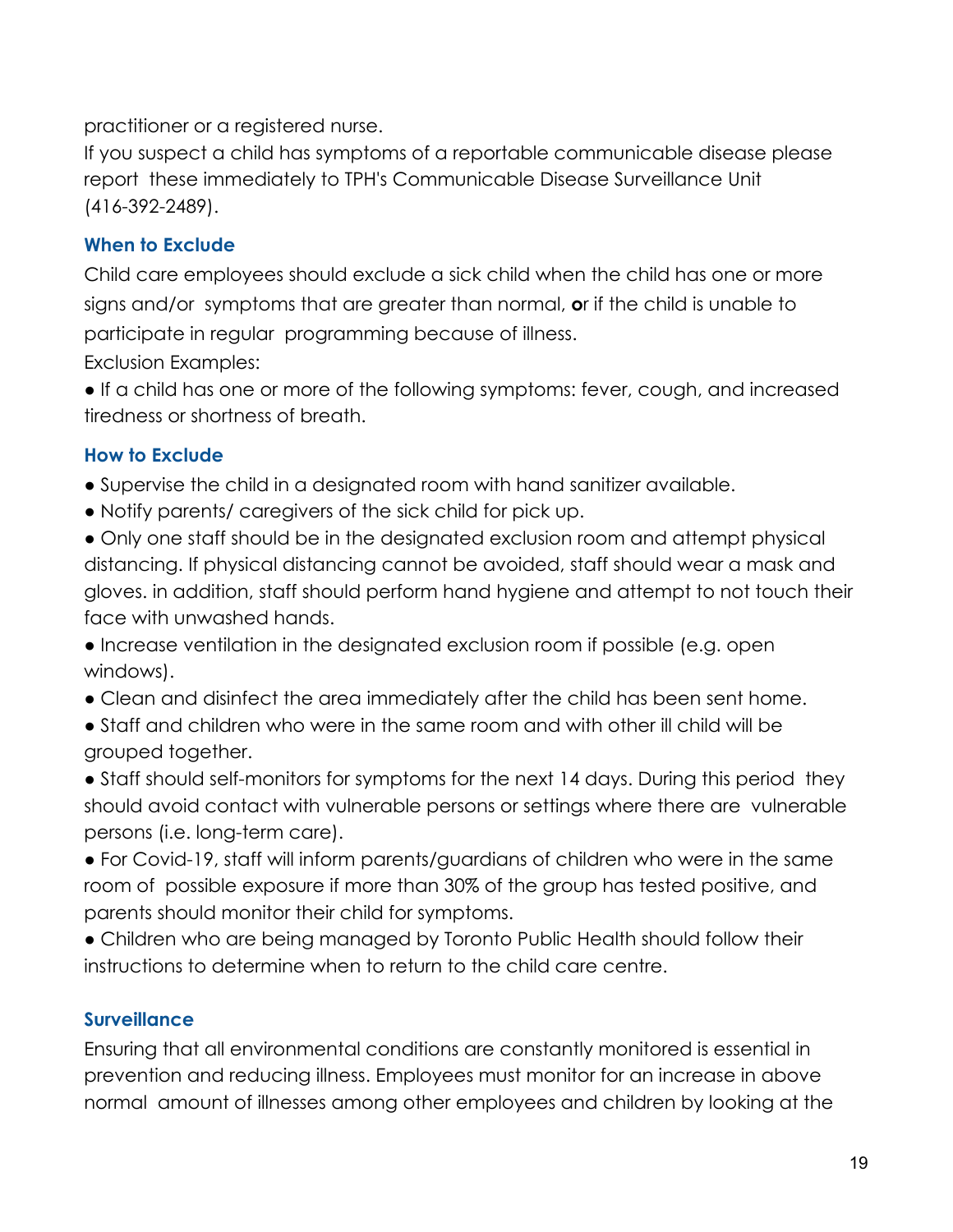normal occurrence of illness at that location and during the specific time period. Ensure surveillance includes the following:

- Observe children for illness upon arrival
- Record symptoms of illness for each child including signs or complaints the child may describe (e.g. sore throat, stomach ache, headache etc.)
- Record the date and time that the symptoms occur.
- Record the room the child attends (e.g. room number / description).
- Record attendances and absences

#### **Child returning from exclusion due to illness**

Staff/children who are being managed by TPH (e.g. confirmed cases of COVID -19, household contacts of cases) should follow instructions from TPH to determine when to return to the facility.

If not advised by TPH, staff/children will not be permitted back to the facility for a minimum of 5 or 10 days from symptoms onset; they must not have and their symptoms must be improving.

## **Hand Hygiene Policy and Procedure Policy Statement**

Alive Montessori & Private School (AMPS) is committed to providing a safe and healthy environment for children, families and employees. AMPS will take every reasonable precaution to prevent the risk of injury, communicable diseases and infectious disease within our locations.

#### **Purpose**

To ensure that all employees are aware of and adhere to the directive established by Toronto Public Health (TPH), and AMPS regarding cleaning and hand hygiene to ensure that early learning and child care centres maintain locations free of infectious disease.

## **Applies to**

This policy applies to all employees, students, community members, and any others persons engaged in business with AMPS.

## **Definitions**

Hand Hygiene is a general term referring to any action of hand cleaning. Hand hygiene relates to the removal of visible soil and removal or killing of transient microorganisms from the hands. Hand hygiene may be accomplished using soap and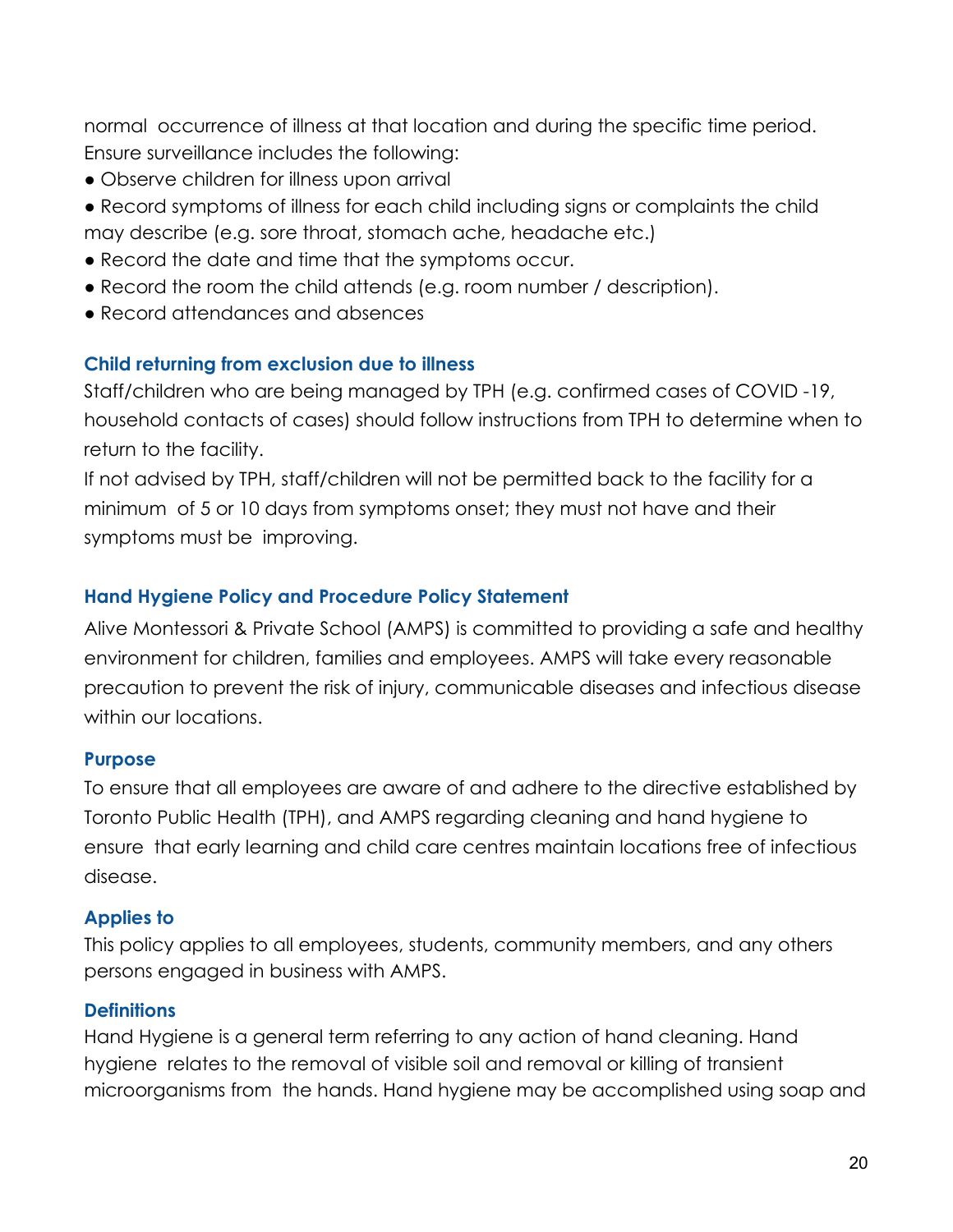running water or a hand sanitizer (70 - 90 % alcohol based). Hand washing with soap and running water must be performed when hands are visibly soiled.

## **Procedures**

Hands carry and spread germs. Touching your eyes, nose, mouth or sneezing or coughing into your hands may provide an opportunity for germs to get into your body or spread to others. Keeping your hands clean through good hygiene practice is one of the most important steps to avoid getting sick and spreading germs. Ensure that employees and children are always practicing good hand hygiene when hands are visibly dirty and/or after:

- Sneezing, coughing, or blowing your nose
- Using the washroom
- Handling garbage
- Handling raw foods
- Outdoor play
- Toileting routine
- Handling soiled laundry or dishes
- Handling soiled toys or other items
- Coming into contact with bodily fluids
- Coming into contact with any soiled/mouthed items
- Gardening

Hands should be cleaned using soap and water or hand sanitizer before and after:

- Preparing, handling serving and eating food
- Handling animals
- Touching a cut or open sore
- Glove use
- Before and after giving medication

When hands are visibly soiled, follow these steps for cleaning hands:

- Wet hands
- Apply soap

● Lather for at least 15 seconds. Rub between fingers, back of hands, fingertips, under nails

- Rinse well under running water
- Dry hands well with paper towel or hot air blower
- Turn taps off with paper towel, if available

When hands are not visibly soiled, follow these steps for cleaning hands:

- Apply hand sanitizer (70-90% alcohol-based)
- Rub hands together for at least 15 seconds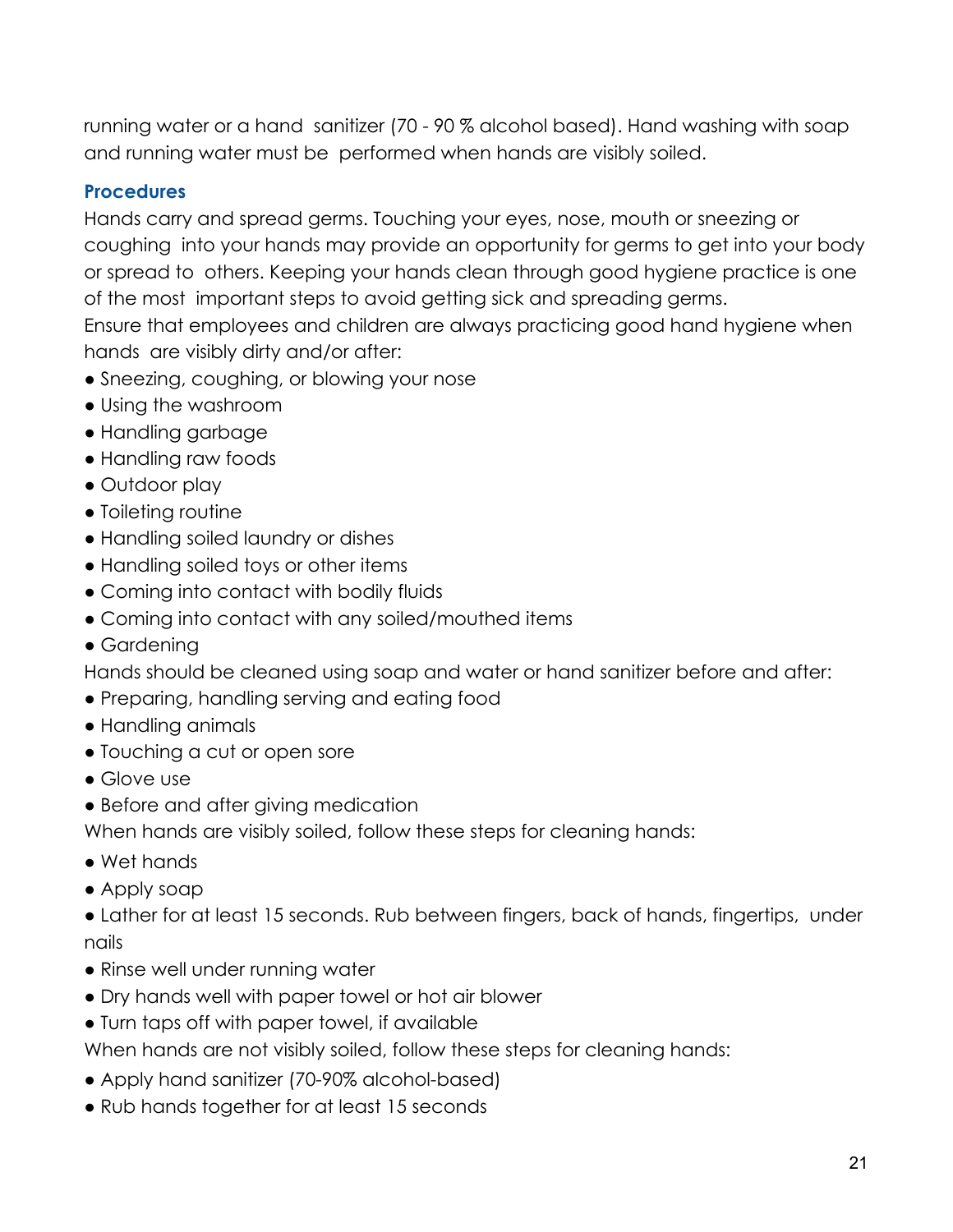● Work sanitizer between fingers, back of hands, fingertips, and under nails. ● Rub hands until dry

## **Hand Hygiene Monitoring**

To ensure that employees are using proper hand hygiene methods, supervisors will review hand hygiene practices on a regular basis and provide feedback to employees as required.

## **Hand Sanitizing Information**

When your hands are not visible dirty, a 70-90% alcohol based hand sanitizer can be used. Hand sanitizers can only be used on children who are over the age of two and must always be used under adult supervision. Adults must ensure that the product has completely evaporated from the child's hands before allowing the child to continue their activity. Parent consent is required to use sanitizer on children. If consent is not provided the child may not be permitted, please discuss with Program Manager. Children under the age of 1 are not permitted to have hand sanitizer applied, instead perform hand washing frequently and gently. Please ensure that written parent consent is obtained before applying hand sanitizer to any child.

#### **Glove Use**

Gloves shall be worn when it is anticipated that hands will come into contact with mucous membranes, broken skin, tissue, blood, bodily fluids, secretions, excretions, contaminated equipment or environmental surfaces.

## **Gloves and Hand Hygiene**

Hand hygiene shall be practised before applying and after removing gloves. Gloves shall be removed and discarded after each use.

To reduce hand irritation related to gloves:

- Wear gloves for as short as time as possible
- Ensure that hands are clean and dry before wearing gloves
- Ensure gloves are intact, clean and dry inside

#### **Gloves when Cleaning/Disinfecting**

Employees should not be mixing chemicals into bottles or buckets, as this is performed by custodial staff. However, if an exception is required, they must wear thicker dishwashing - like gloves. Also, employees must wear these gloves when immersing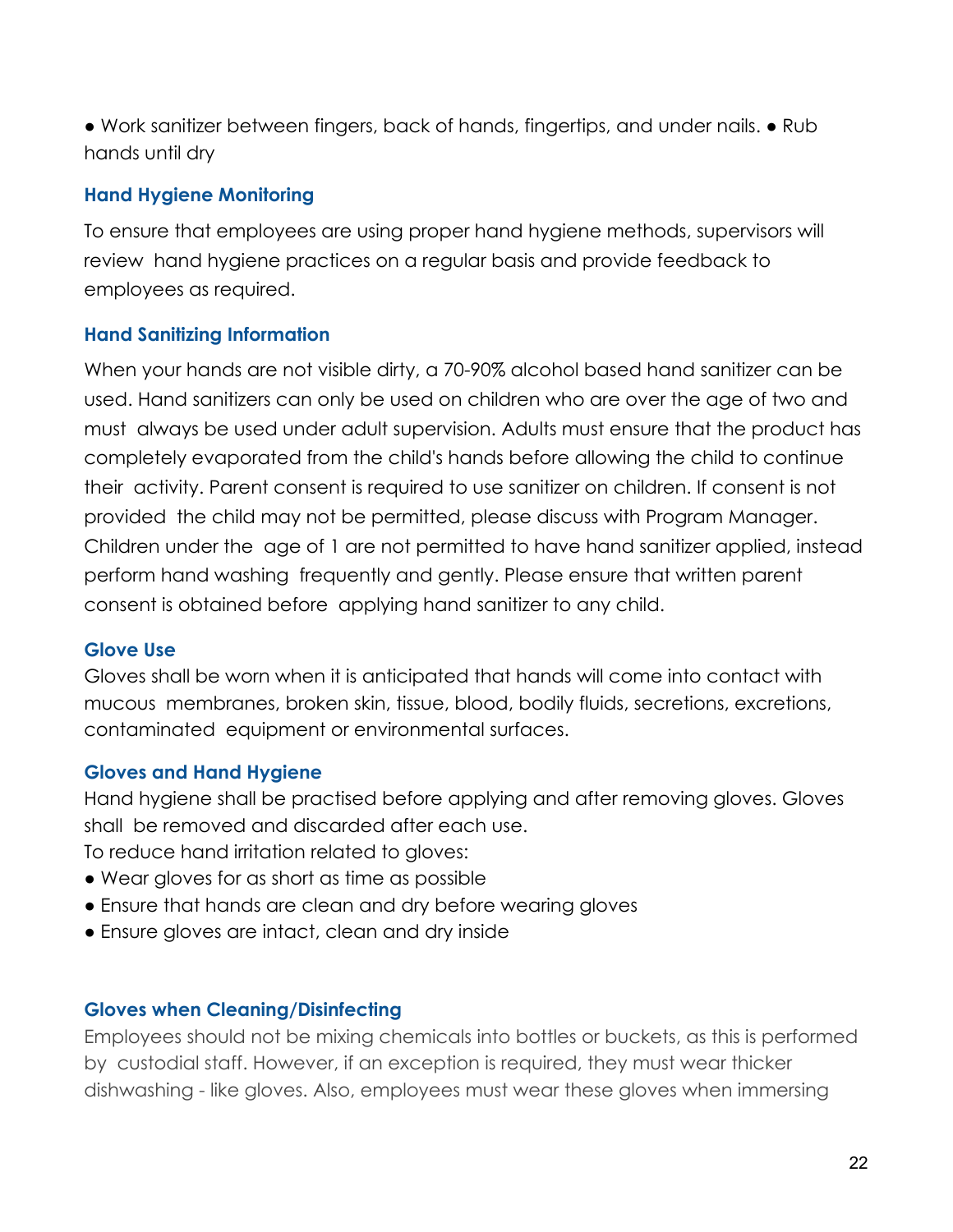toys in diluted disinfectant when toy washing.

## **Covering Your Cough Procedure**

Germs, such as influenza and cold viruses, are spread by coughing and/or sneezing. When you cough or sneeze on your hands, your hands carry and spread these germs. Keep your distance (preferably more than 2 metres/6 feet) from people who are coughing or sneezing. Follow these steps to stop the spread of germs:

● If you have a tissue, cover your mouth and nose when you cough, sneeze or blow your nose

- Put used tissues in the garbage
- If you don't have a tissue, cough or sneeze into your sleeve, not in your hands
- Clean your hands with soap and water or hand sanitizer (70-90% alcohol-based)

regularly and after using a tissue on yourself or others

#### **Policy and Procedure Review**

This policy and procedure will be reviewed and signed off by all employees and students prior to commencing employment/unpaid placement in a AMPS centre and annually thereafter and at any time where a change is made.

## **Staff Training Policy**

Alive Montessori School will train their employees in order to ensure safety and minimize the risk of Covid-19. This step is essential to encourage full compliance at all times.

• Every staff member must follow all the new health protocols of the Policies and Procedures (Covid-19 Edition).

• All staff members of Alive Montessori School will receive a copy of the updated Policies and Procedure (Covid-19 Edition).

• The director and supervisor will schedule a mandatory staff meeting to ensure full understanding of the new protocols and answer any questions regarding the policies and procedures.

• All staff members are required to read and sign all of the Policies and Procedures (Covid-19 Edition).

• Staff members will complete a "Policies and Procedures Self- Assessment" to support the employees through the learning process of the new protocols.

• Any staff member, who refuses to sign and/or follow the new Policies and Procedures, will not be permitted to come to work and have any contact with children in the center until further notice.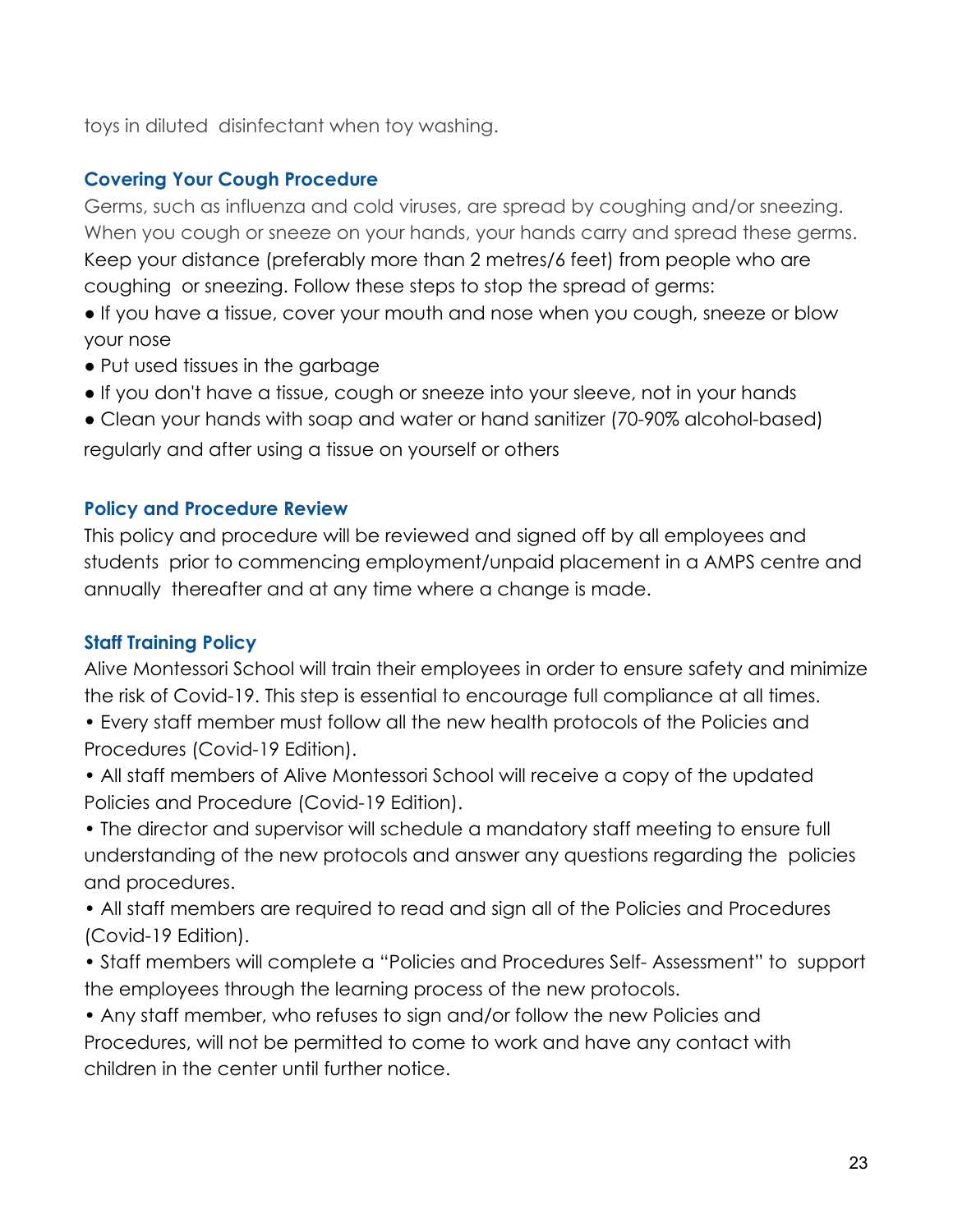## **Serious Occurrence**

According to the latest Operational Guide from the Ministry of Education, schools are required to submit submit serious occurrences for a suspected case of COVID-19 for individuals with laboratory **confirmed Covid case.**

A Serious Occurrence is required to be submitted under the category **"confirmed case of COVID-19"** when one of the following individuals has a **confirmed** case of COVID-19 case involving the individual who has been **tested**.

(i) a **child who receives child care** at a home child care premises or child care centre, (ii) a home child care **provider**,

(iii) a person who is **ordinarily a resident of a home child care premises** (eg. the home provider's child, the home provider's spouse etc.; for complete definition please refer to the Home Child Care Licensing Manual)

(iv) a person who is **regularly at a home child care premises** (eg. the home provider's friend who visits the premises once a week etc.; for complete definition please refer to the Home Child Care Licensing Manual),

- (v) a **home child care visitor**,
- *(vi)* a **staff** member at a child care centre
- (vii) a **student** at a home child care premises or child care centre,

In case of a confirmed COVID-19 case, the school will shut down for an appropriate amount of time to clean and disinfect the premises. Learning will continue online until the school can reopen safely.

## **Symptoms of COVID-19**

The ministry recommends licensees refer to the Ministry of Health COVID-19 Reference Document for Symptoms which outlines the symptoms which have been most commonly associated with COVID-19.

## **Playground Handwashing Policy**

In order to ensure safety and prevent COVID-19, children will be required to wash hands before and after each use of the playground.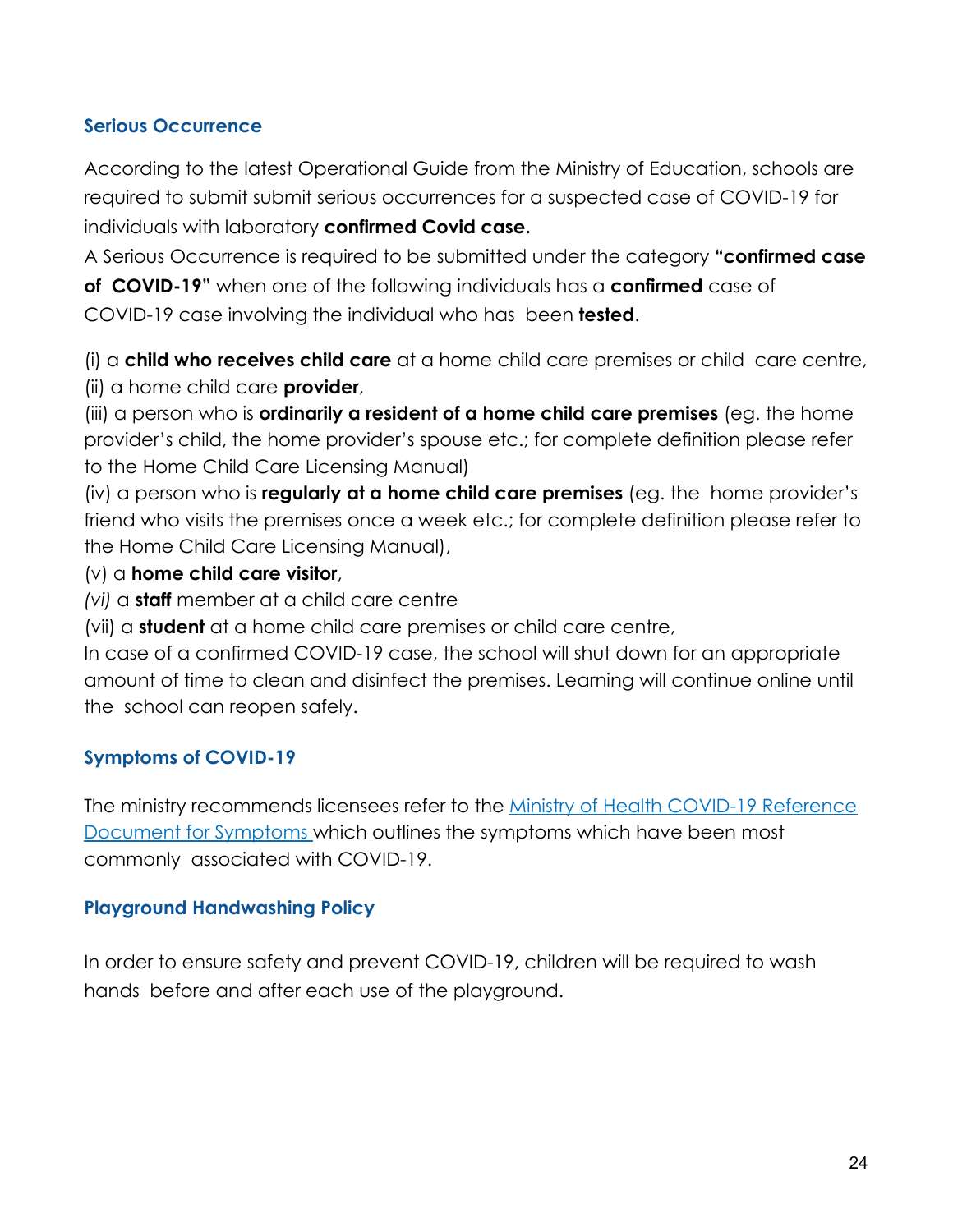## **Procedure**

## **BEFORE**

1. Ensure children are wearing proper outdoor gear (hat, sunscreen, sunglasses, etc) before going to the playground.

2. Ask the children to perform proper handwashing procedures.

3. Take the children outside to the playground, while maintaining social distance at all times.

#### **AFTER**

1. Upon entering the building, ask the children to wash their hands.

- 2. Encourage proper hand hygiene (refer to Hand Hygiene Policy).
- 3. Once their hands are clean, they are ready to use other school premises.

#### **Covid-19 Immunization Disclosure Policy**

#### **Purpose**

The purpose of this policy is to outline organizational expectations with regards to COVID-19 immunization disclosure.

Contingent upon vaccine availability, all eligible individuals, are strongly encouraged to receive a COVID-19 vaccine, unless there is a medical reason to not receive a vaccine.

## **Background**

Alive Montessori & Private School recognizes the importance of immunization of individuals regularly interacting and providing services to children due to the nature of their work and potential for exposure in the community. This COVID-19 immunization policy aims to protect the child care program's population including children, staff, volunteers, students on educational placements and any person providing child care or other services to a child in care.

COVID-19 is an acute respiratory illness caused by the severe acute respiratory syndrome coronavirus 2 (SARS-CoV-2). It may be characterized by fever, cough,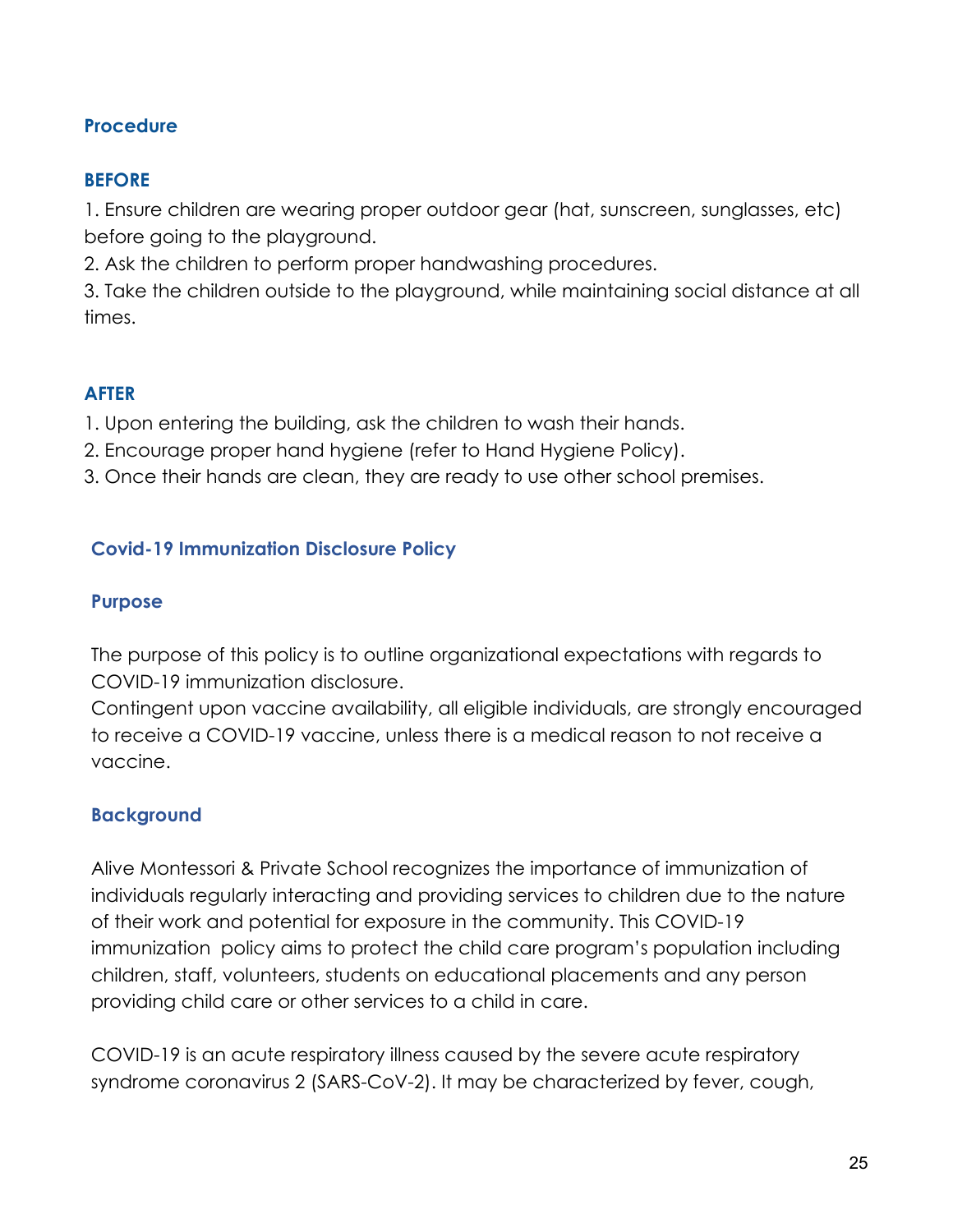shortness of breath, and several other symptoms. Asymptomatic infection is also possible. The risk of severe disease increases with age but is not limited to the elderly and is elevated in those with underlying medical conditions.

## **Application of the Policy**

The Immunization Disclosure Policy will apply to the following groups of individuals, except where the individual works remotely and the individual's work does not involve in-person interactions:

- Employees of the licensee (including home visitors in the case of home child care);
- Home child care providers;
- Volunteers:
- Students on an educational placement;
- Any licensee who regularly interacts with children, staff or providers;

• Adults ordinarily a resident of or regularly present at a home child care premises; and

• Any person who provides child care or other services to a child who receives child care (e.g., special needs resourcing consultant)

## **Policy**

The Chief Medical Officer of Health has directed all licensed child-care programs to develop, implement and ensure compliance with a COVID-19 immunization disclosure policy. All individuals covered by this policy must provide one of the following:

1. Proof of all required doses of a COVID-19 vaccine approved by the World Health Organization.

2. Written proof of a medical reason, provided by either a physician or nurse practitioner that sets out:

- a. that the person cannot be vaccinated against COVID-19; and
- b. the effective time period for the medical reason (i.e., permanent or time- limited).

3. Proof that the individual has completed an educational session approved by Alive Montessori & Private School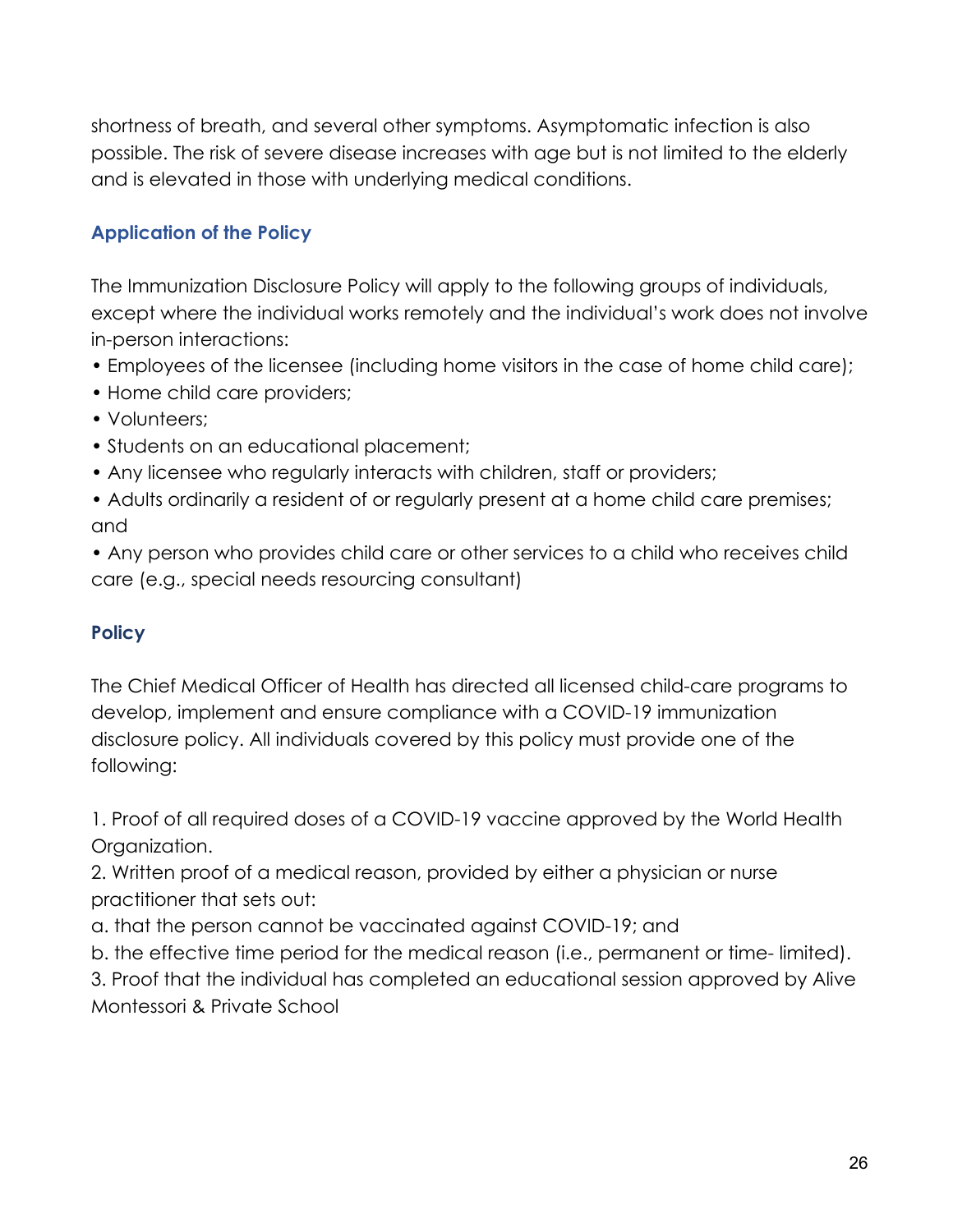## **Educational session**

The educational session has been approved by and/or provided by Alive Montessori & Private School and addresses all of the following learning components:

- how COVID-19 vaccines work:
- vaccine safety related to the development of the COVID-19 vaccines;
- benefits of vaccination against COVID-19;
- risks of not being vaccinated against COVID-19; and
- possible side effects of COVID-19 vaccination.

#### **Support for Vaccination**

Alive Montessori & Private School will provide the following supports for people subject to this policy to receive a vaccine:

- 1. Assistance with booking vaccine appointment
- 2. Peer-to- Peer Support

#### **Testing Requirements**

Individuals subject to the policy who are not fully vaccinated must regularly complete an antigen point of care testing for COVID-19 and demonstrate a negative result minimum three times a week; and provide written verification of the negative test result and physical proof such as a picture of the test and/or the actual test that was done on-site of Alive Montessori & Private School .

#### **Confidentiality Statement**

As per s. 77 of O. Reg 137/15 made under the Child Care and Early Years Act, 2014, Alive Montessori & Private School is required to report such statistical information to the Ministry of Education as may be required. No identifying information will be provided to the ministry in relation to this policy; all statistical information will be provided in aggregate form.